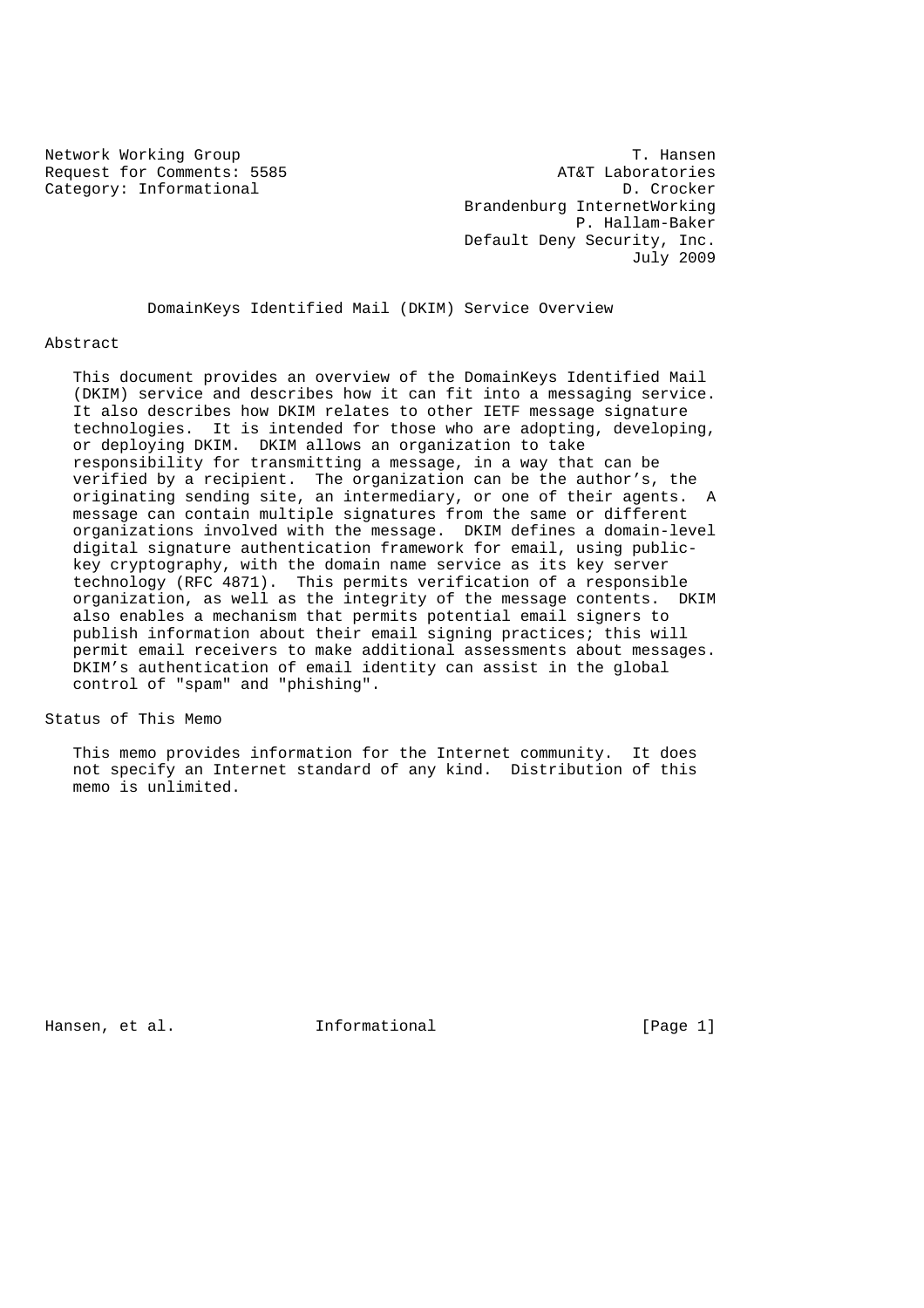Copyright Notice

 Copyright (c) 2009 IETF Trust and the persons identified as the document authors. All rights reserved.

 This document is subject to BCP 78 and the IETF Trust's Legal Provisions Relating to IETF Documents in effect on the date of publication of this document (http://trustee.ietf.org/license-info). Please review these documents carefully, as they describe your rights and restrictions with respect to this document.

# Table of Contents

|                                            | 4.2. Characteristics of a DKIM Signature 12 |  |
|--------------------------------------------|---------------------------------------------|--|
|                                            |                                             |  |
|                                            |                                             |  |
|                                            |                                             |  |
|                                            |                                             |  |
|                                            | 5.1. Administration and Maintenance 15      |  |
|                                            |                                             |  |
|                                            |                                             |  |
|                                            |                                             |  |
|                                            |                                             |  |
|                                            | 5.6. DKIM Processing within an ADMD 17      |  |
|                                            |                                             |  |
|                                            |                                             |  |
|                                            |                                             |  |
|                                            |                                             |  |
| Internet Mail Background 20<br>Appendix A. |                                             |  |
|                                            |                                             |  |
|                                            | A.2.                                        |  |
|                                            |                                             |  |

Hansen, et al. 1nformational 1999 [Page 2]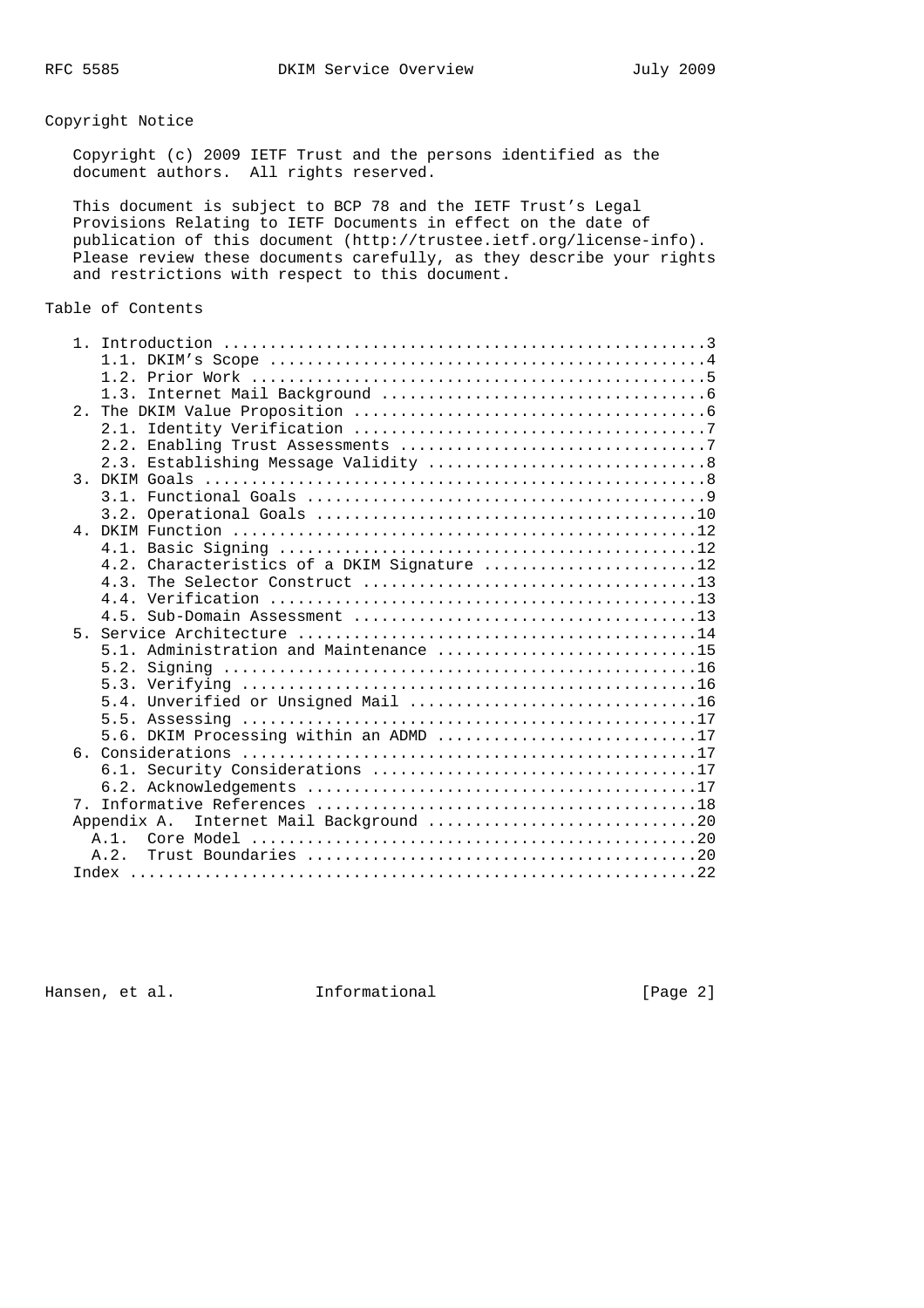### 1. Introduction

 This document provides a description of the architecture and functionality for DomainKeys Identified Mail (DKIM), that is, the core mechanism for signing and verifying messages. It is intended for those who are adopting, developing, or deploying DKIM. It will also be helpful for those who are considering extending DKIM, either into other areas of use or to support additional features. This overview does not provide information on threats to DKIM or email or details on the protocol specifics, which can be found in [RFC4686] and [RFC4871], respectively. Because the scope of this overview is restricted to the technical details of signing and verifying using DKIM, it does not explore operational issues, the details of services that DKIM uses, or those that, in turn, use DKIM. Nor does it discuss services that build upon DKIM for enforcement of policies or assessments. The document assumes a background in basic email and network security technology and services.

 DKIM allows an organization to take responsibility for a message in a way that can be verified by a recipient. The organization can be a direct handler of the message, such as the author's, the originating sending site's, or an intermediary's along the transit path. However, it can also be an indirect handler, such as an independent service that is providing assistance to a direct handler. DKIM defines a domain-level digital signature authentication framework for email through the use of public-key cryptography and using the domain name service as its key server technology [RFC4871]. It permits verification of the signer of a message, as well as the integrity of its contents. DKIM will also provide a mechanism that permits potential email signers to publish information about their email signing practices; this will permit email receivers to make additional assessments of unsigned messages. DKIM's authentication of email identity can assist in the global control of "spam" and "phishing".

 Neither this document nor DKIM attempts to provide solutions to the world's problems with spam, phishing, viruses, worms, joe jobs, etc. DKIM provides one basic tool, in what needs to be a large arsenal, for improving basic trust in the Internet mail service. However, by itself, DKIM is not sufficient to that task and this overview does not pursue the issues of integrating DKIM into these larger efforts, beyond a simple reference within a system diagram. Rather, it is a basic introduction to the technology and its use.

Hansen, et al. 1nformational 1999 [Page 3]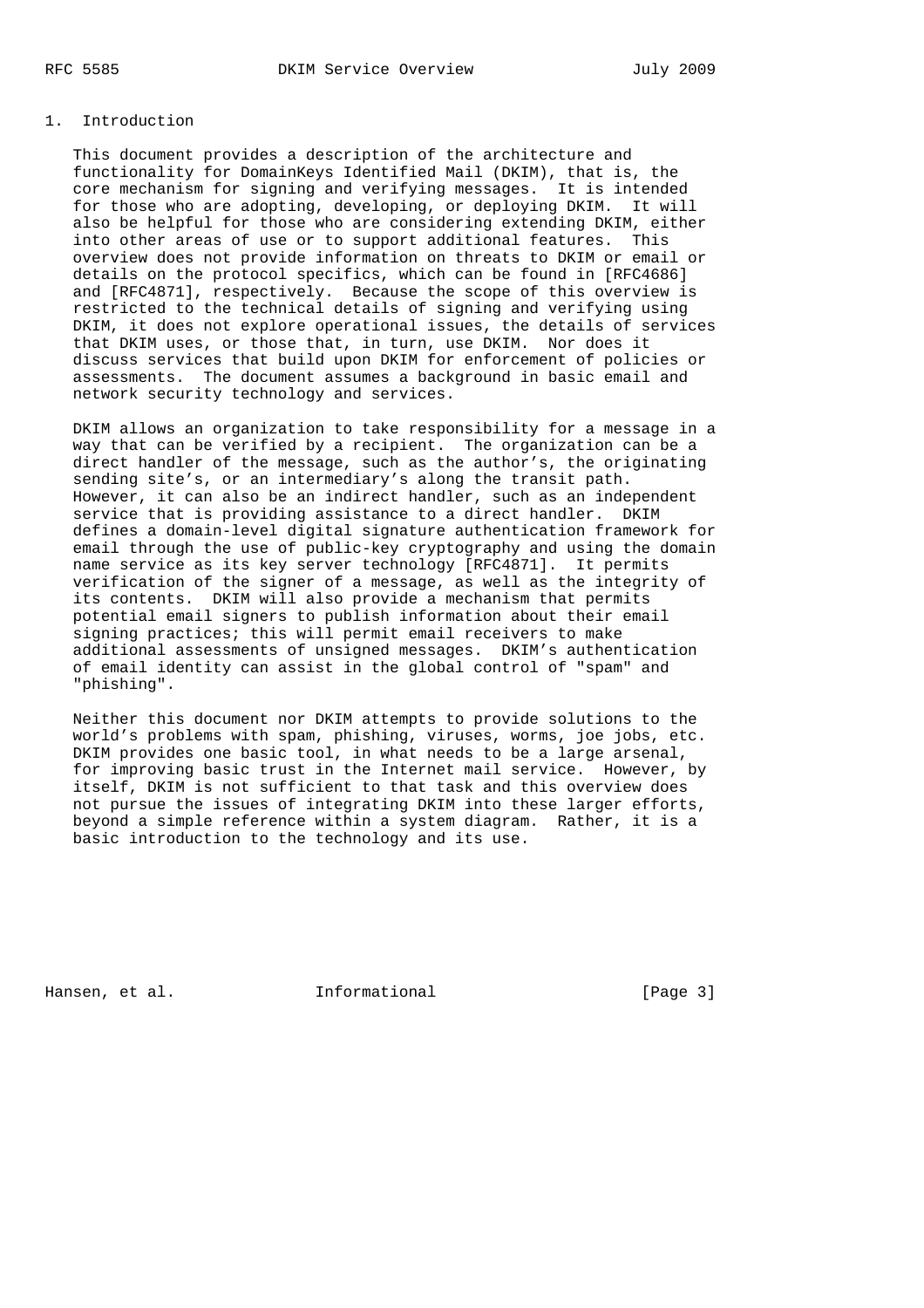## 1.1. DKIM's Scope

 A person or organization has an "identity" -- that is, a constellation of characteristics that distinguish them from any other identity. Associated with this abstraction can be a label used as a reference, or "identifier". This is the distinction between a thing and the name of the thing. DKIM uses a domain name as an identifier, to refer to the identity of a responsible person or organization. In DKIM, this identifier is called the Signing Domain IDentifier (SDID) and is contained in the DKIM-Signature header fields "d=" tag. Note that the same identity can have multiple identifiers.

 A DKIM signature can be created by a direct handler of a message, such as the message's author or by an intermediary. A signature also can be created by an independent service that is providing assistance to a handler of the message. Whoever does the signing chooses the SDID to be used as the basis for later assessments. Hence, the reputation associated with that domain name might be an additional basis for evaluating whether to trust the message for delivery. The owner of the SDID is declaring that they accept responsibility for the message and can thus be held accountable for it.

 DKIM is intended as a value-added feature for email. Mail that is not signed by DKIM is handled in the same way as it was before DKIM was defined. The message will be evaluated by established analysis and filtering techniques. (A signing policy can provide additional information for that analysis and filtering.) Over time, widespread DKIM adoption could permit stricter handling of messages that are not signed. However, early benefits do not require this and probably do not warrant this.

 DKIM has a narrow scope. It is an enabling technology, intended for use in the larger context of determining message legitimacy. This larger context is complex, so it is easy to assume that a component like DKIM, which actually provides only a limited service, instead satisfies the broader set of requirements.

By itself, a DKIM signature:

- o Does not authenticate or verify the contents of the message header or body, such as the author From field, beyond certifying data integrity between the time of signing and the time of verifying.
- o Does not offer any assertions about the behaviors of the signer.
- o Does not prescribe any specific actions for receivers to take upon successful signature verification.

Hansen, et al. 100 Informational 100 Informational [Page 4]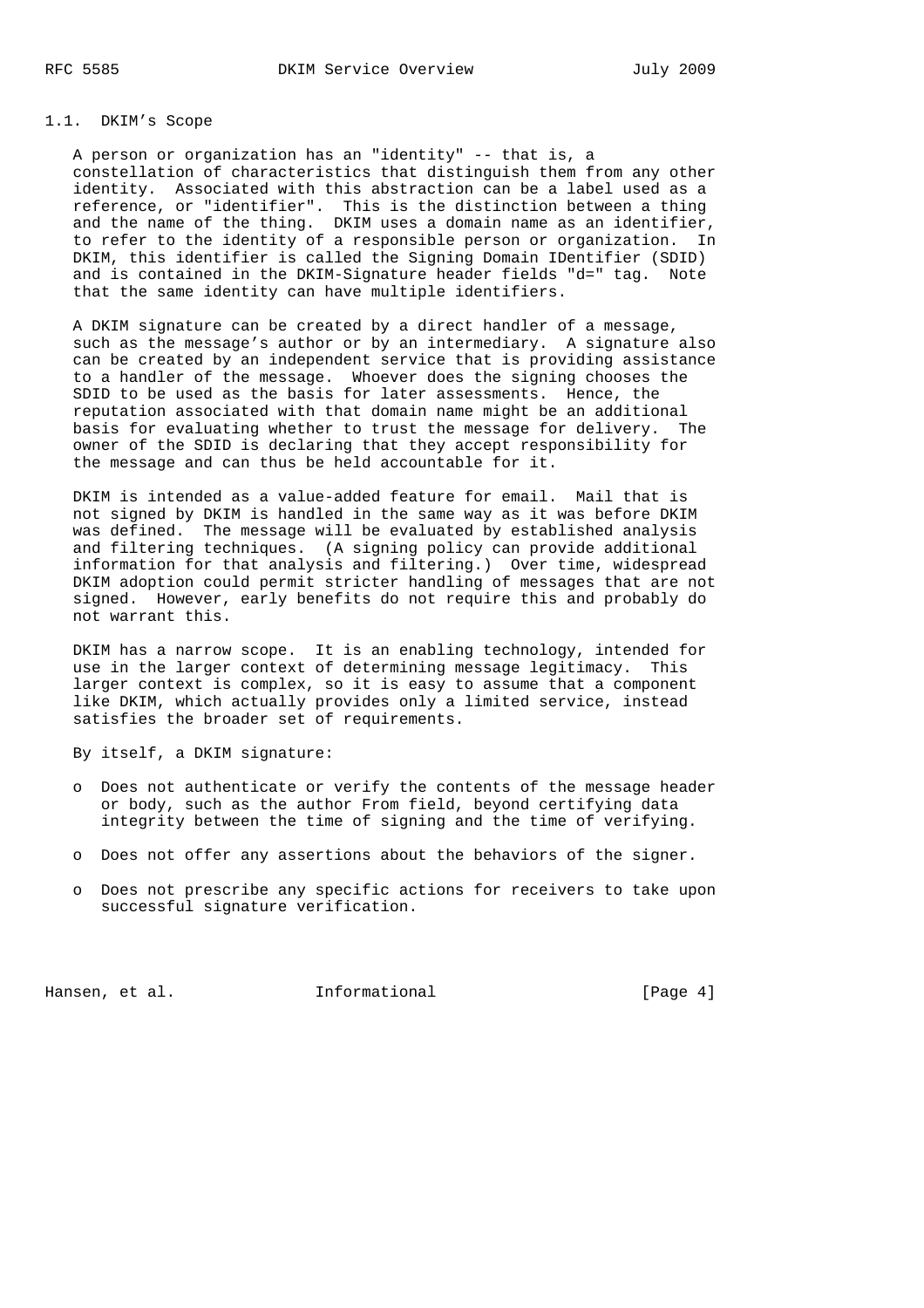- o Does not provide protection after signature verification.
- o Does not protect against re-sending (replay of) a message that already has a verified signature; therefore, a transit intermediary or a recipient can re-post the message -- that is, post it as a new message -- with the original signature remaining verifiable, even though the new recipient(s) might be different from those who were originally specified by the author.
- 1.2. Prior Work

 Historically, the IP Address of the system that directly sent the message -- that is, the previous email "hop" -- has been treated as an identity to use for making assessments. For example, see [RFC4408], [RFC4406], and [RFC4407] for some current uses of the sending system's IP Address. The IP Address is obtained via underlying Internet information mechanisms and is therefore trusted to be accurate. Besides having some known security weaknesses, the use of addresses presents a number of functional and operational problems. Consequently, there is a widespread desire to use an identifier that has better correspondence to organizational boundaries. Domain names can satisfy this need.

 There have been four previous IETF Internet Mail signature standards. Their goals have differed from those of DKIM. PEM and MOSS are only of historical interest.

- o Privacy Enhanced Mail (PEM) was first published in 1987 [RFC0989].
- o Pretty Good Privacy (PGP) was developed by Phil Zimmermann and first released in 1991. A later version was standardized as OpenPGP [RFC1991] [RFC2440] [RFC3156] [RFC4880].
- o PEM eventually transformed into MIME Object Security Services (MOSS) in 1995 [RFC1848].
- o RSA Security independently developed Secure MIME (S/MIME) to transport a Public Key Cryptographic System (PKCS) #7 data object. It was standardized as [RFC3851].

 Development of both S/MIME and OpenPGP has continued. While each has achieved a significant user base, neither one has achieved ubiquity in deployment or use.

 To the extent that other message-signing services might have been adapted to do the job that DKIM is designed to perform, it was felt that repurposing any of those would be more problematic than creating

Hansen, et al. 1nformational 1999 [Page 5]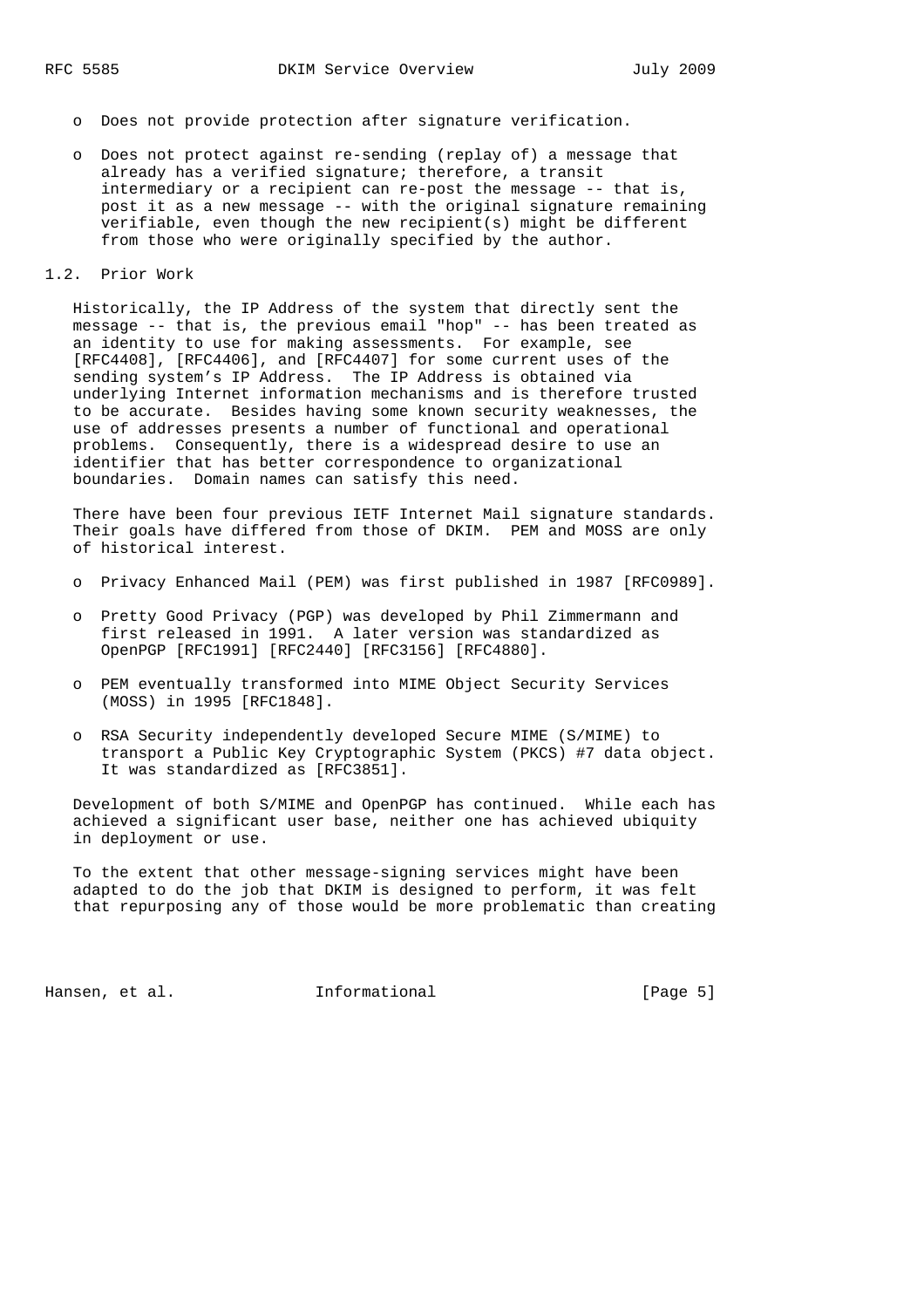a separate service. That said, DKIM only uses cryptographic components that have a long history, including use within some of those other messaging security services.

 DKIM is differentiated by its reliance on an identifier that is specific to DKIM use.

 DKIM also has a distinctive approach for distributing and vouching for keys. It uses a key-centric, public-key management scheme, rather than the more typical approaches based on a certificate in the styles of Kohnfelder (X.509) [Kohnfelder] or Zimmermann (web of trust) [WebofTrust]. For DKIM, the owner of the SDID asserts the validity of a key, rather than having the validity of the key attested to by a trusted third party, often including other assertions, such as a quality assessment of the key's owner. DKIM treats quality assessment as an independent, value-added service, beyond the initial work of deploying a signature verification service.

 Further, DKIM's key management is provided by adding information records to the existing Domain Name System (DNS) [RFC1034], rather than requiring deployment of a new query infrastructure. This approach has significant operational advantages. First, it avoids the considerable barrier of creating a new global infrastructure; hence, it leverages a global base of administrative experience and highly reliable distributed operation. Second, the technical aspect of the DNS is already known to be efficient. Any new service would have to undergo a period of gradual maturation, with potentially problematic early-stage behaviors. By (re-)using the DNS, DKIM avoids these growing pains.

### 1.3. Internet Mail Background

 The basic Internet email service has evolved extensively over its several decades of continuous operation. Its modern architecture comprises a number of specialized components. A discussion about Mail User Agents (MUAs), Mail Handling Services (MHSs), Mail Transfer Agents (MTAs), Mail Submission Agents (MSAs), Mail Delivery Agents (MDAs), Mail Service Providers (MSPs), Administrative Management Domains (ADMDs), Mediators, and their relationships can be found in Appendix A.

### 2. The DKIM Value Proposition

 The nature and origins of a message often are falsely stated. Such misrepresentations may be employed for legitimate or nefarious reasons. DKIM provides a foundation for distinguishing legitimate mail, and thus a means of associating a verifiable identifier with a

Hansen, et al. 1nformational 1999 [Page 6]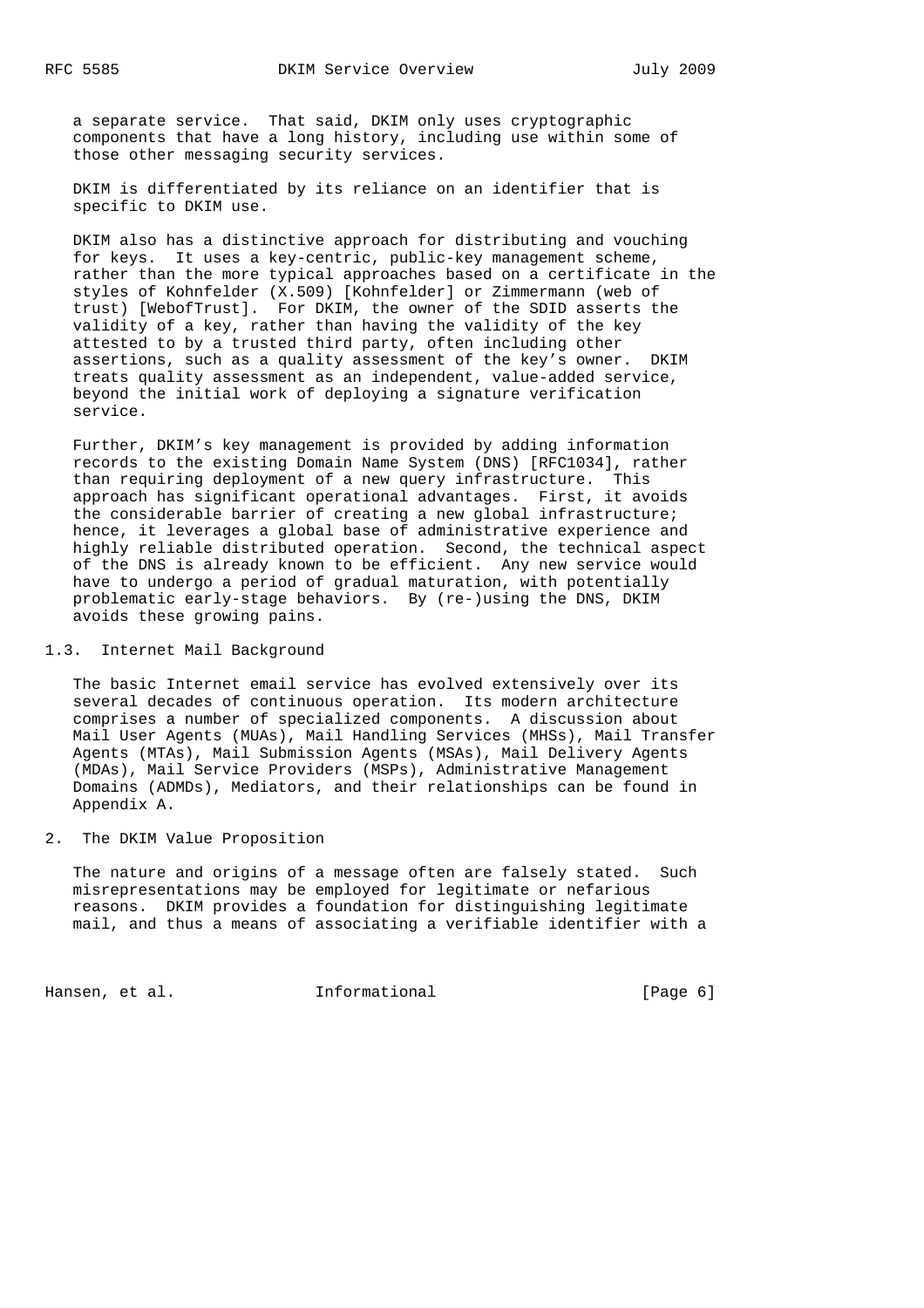message. Given the presence of that identifier, a receiver can make decisions about further handling of the message, based upon assessments of the identity that is associated with the identifier.

 Receivers who successfully verify a signature can use information about the signer as part of a program to limit spam, spoofing, phishing, or other undesirable behaviors. DKIM does not, itself, prescribe any specific actions by the recipient; rather, it is an enabling technology for services that do.

These services will typically:

- 1. Determine a verified identity as taking responsibility for the message, if possible.
- 2. Evaluate the trustworthiness of this/these identities.

 The role of DKIM is to perform the first of these; DKIM is an enabler for the second.

### 2.1. Identity Verification

 Consider an attack made against an organization or against customers of an organization. The name of the organization is linked to particular Internet domain names (identifiers). Attackers can leverage using either a legitimate domain name, one without authorization, or a "cousin" name that is similar to one that is legitimate, but is not controlled by the target organization. An assessment service that uses DKIM can differentiate between a domain (SDID) used by a known organization and a domain used by others. As such, DKIM performs the positive step of identifying messages associated with verifiable identities, rather than the negative step of identifying messages with problematic use of identities. Whether a verified identity belongs to a Good Actor or a Bad Actor is a question for later stages of assessment.

### 2.2. Enabling Trust Assessments

 Email receiving services are faced with a basic decision: whether to accept and deliver a newly arrived message to the indicated recipient? That is, does the receiving service trust that the message is sufficiently "safe" to be viewed? For the modern Internet, most receiving services have an elaborate engine that formulates this quality assessment. These engines take a variety of information as input to the decision, such as from reputation lists and accreditation services. As the engine processes information, it raises or lowers its trust assessment for the message.

Hansen, et al. 1nformational 1999 [Page 7]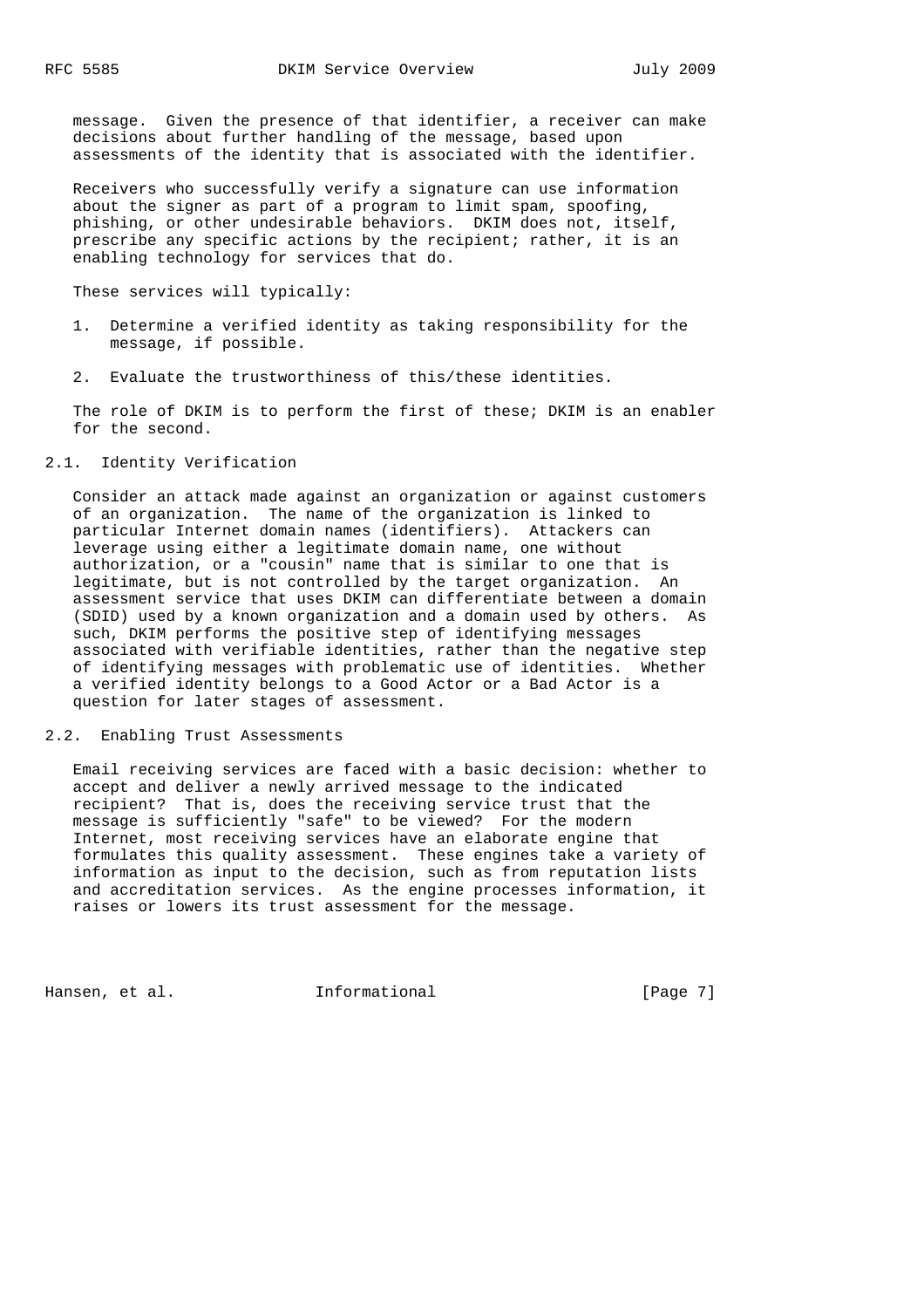In order to formulate reputation information, an accurate, stable identifier is needed. Otherwise, the information might not pertain to the identified organization's own actions. When using an IP Address, accuracy is based on the belief that the underlying Internet infrastructure supplies an accurate address. When using domain-based reputation data, some other form of verification is needed, since it is not supplied independently by the infrastructure.

 DKIM satisfies this requirement by declaring a valid "responsible" identity -- referenced through the SDID -- about which the engine can make quality assessments and by using a digital signature to ensure that use of the identifier is authorized. However, by itself, a valid DKIM signature neither lowers nor raises the level of trust associated with the message, but it enables other mechanisms to be used for doing so.

 An organization might build upon its use of DKIM by publishing information about its Signing Practices (SP). This could permit detecting some messages that purport to be associated with a domain, but which are not. As such, an SP can cause the trust assessment to be reduced, or leave it unchanged.

## 2.3. Establishing Message Validity

 Though man-in-the-middle attacks are historically rare in email, it is nevertheless theoretically possible for a message to be modified during transit. An interesting side effect of the cryptographic method used by DKIM is that it is possible to be certain that a signed message (or, if l= is used, the signed portion of a message) has not been modified between the time of signing and the time of verifying. If it has been changed in any way, then the message will not be verified successfully with DKIM.

 As described above, this validity neither lowers nor raises the level of trust associated with the message. If it was an untrustworthy message when initially sent, the verifier can be certain that the message will be equally untrustworthy upon receipt and successful verification.

# 3. DKIM Goals

 DKIM adds an end-to-end authentication capability to the existing email transfer infrastructure. That is, there can be multiple email relaying hops between signing and verifying. Hence, it defines a mechanism that only needs to be supported by the signer and the

Hansen, et al. 1nformational 1999 [Page 8]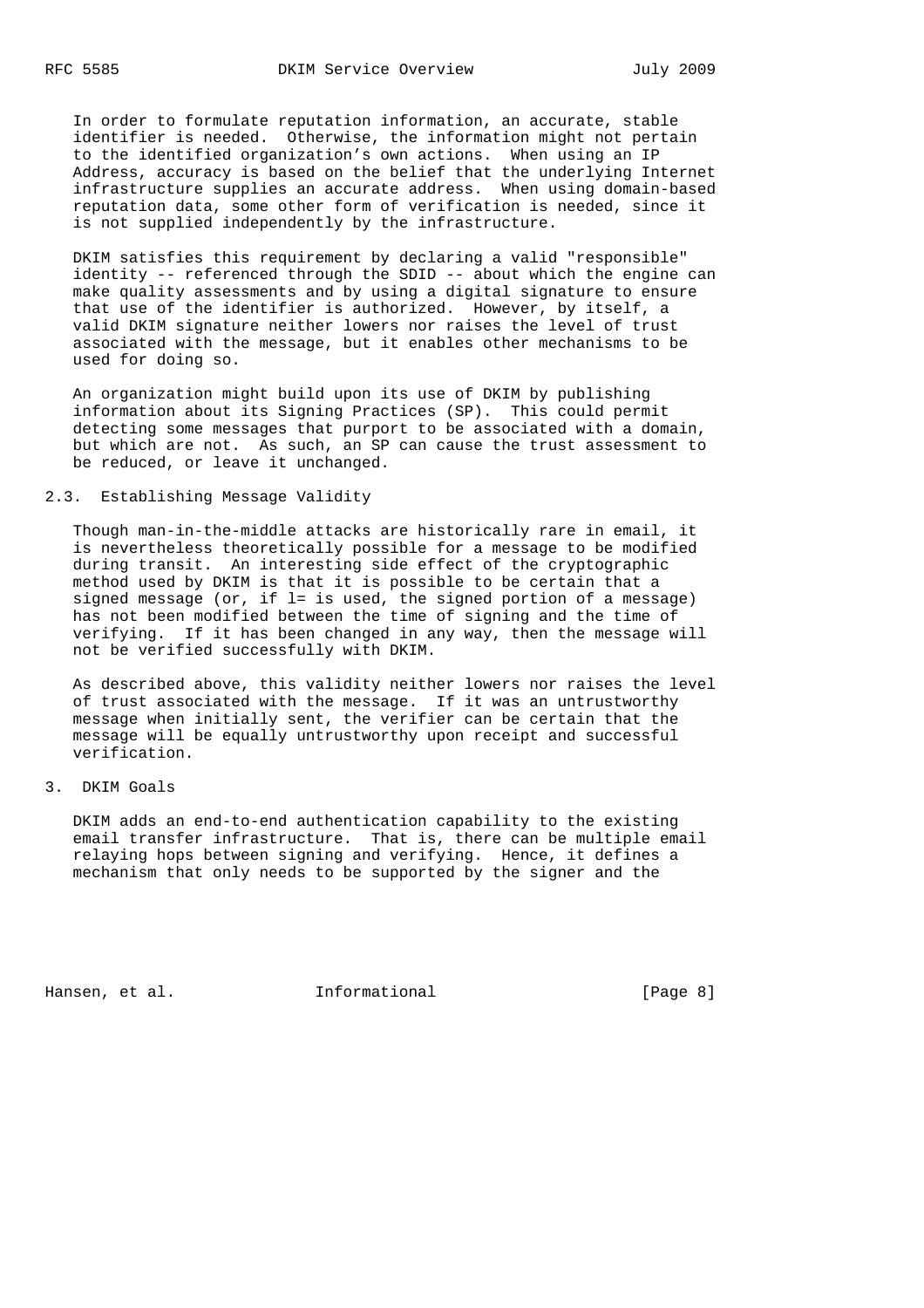verifier, rather than any of the functional components along the handling path. This motivates functional goals about the authentication itself and operational goals about its integration with the rest of the Internet email service.

### 3.1. Functional Goals

3.1.1. Use Domain-Level Granularity for Assurance

 DKIM provides accountability at the coarse granularity of an organization or, perhaps, a department. An existing construct that enables this granularity is the Domain Name [RFC1034]. DKIM binds a signing key record to a Domain Name as the SDID. Further benefits of using domain names include simplifying key management, enabling signing by the infrastructure as opposed to the MUA, and reducing privacy concerns.

 Contrast this with OpenPGP and S/MIME, which associate verification with individual authors, using their full email addresses.

### 3.1.2. Implementation Locality

 Any party, anywhere along the transit path, can implement DKIM signing. Its use is not confined to particular systems, such as the author's MUA or the inbound boundary MTA, and there can be more than one signature per message.

3.1.3. Allow Delegation of Signing to Independent Parties

 Different parties have different roles in the process of email exchange. Some are easily visible to end users and others are primarily visible to operators of the service. DKIM was designed to support signing by any of these different parties and to permit them to sign with any domain name that they deem appropriate (and for which they hold authorized signing keys). As an example, an organization that creates email content often delegates portions of its processing or transmission to an outsourced group. DKIM supports this mode of activity, in a manner that is not normally visible to end users. Similarly, a reputation provider can delegate a signing key for a domain under the control of the provider, to be used by an organization for which the provider is prepared to vouch.

3.1.4. Distinguish the Core Authentication Mechanism from Its Derivative Uses

 An authenticated identity can be subject to a variety of assessment policies, either ad hoc or standardized. DKIM separates basic authentication from assessment. The only semantics inherent to a

Hansen, et al. 1nformational 1999 [Page 9]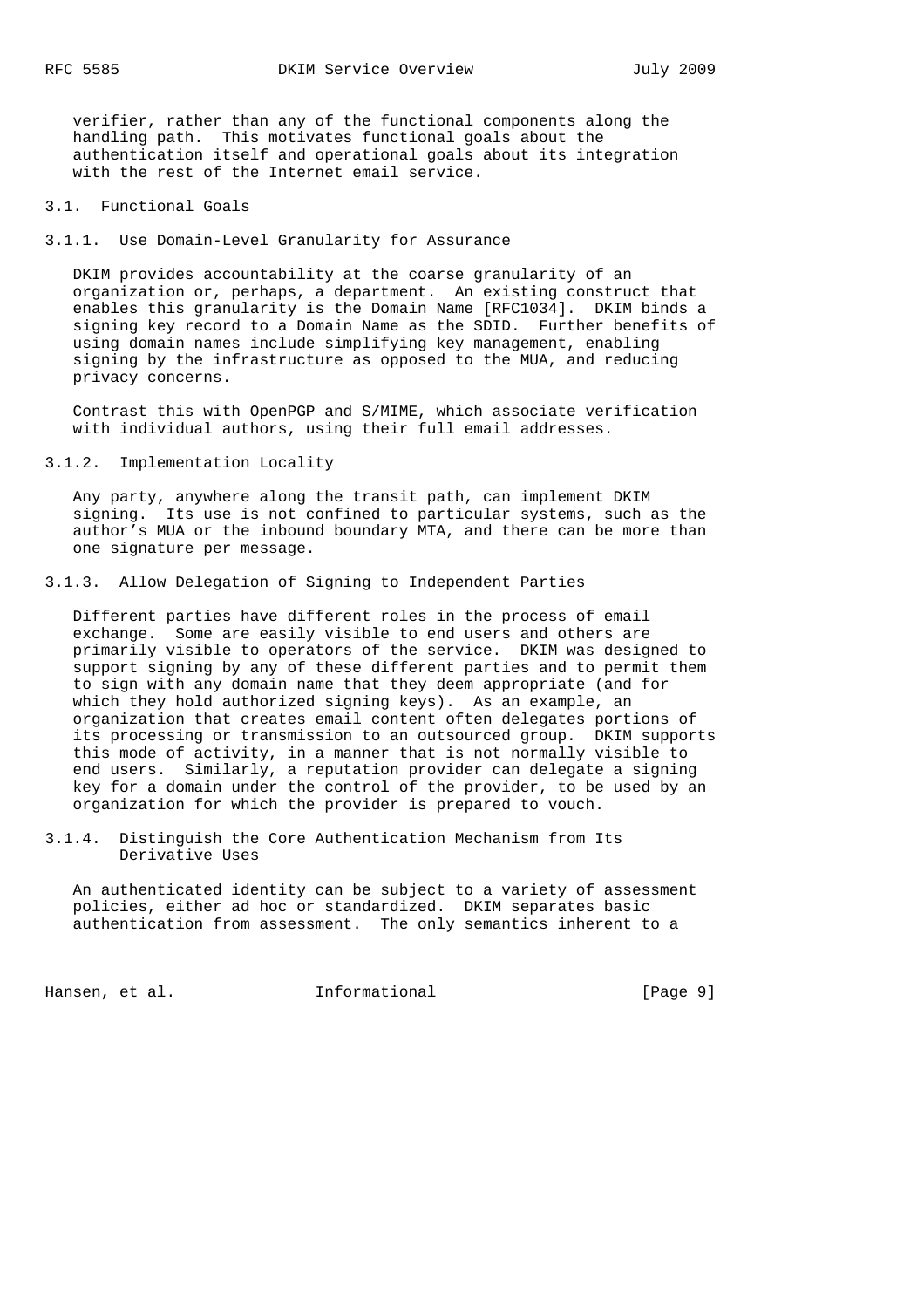DKIM signature are that the signer is asserting some kind of responsibility for the message. Any interpretation of this kind of responsibility is the job of services building on DKIM, but the details are beyond the scope of that core. One such mechanism might assert a relationship between the SDID and the author, as specified in the rfc5322.From: header field's domain identity. Another might specify how to treat an unsigned message with that rfc5322.From: field domain.

### 3.1.5. Retain Ability to Have Anonymous Email

 The ability to send a message that does not identify its author is considered to be a valuable quality of the current email service that needs to be retained. DKIM is compatible with this goal since it permits authentication of the email system operator, rather than the content author. If it is possible to obtain effectively anonymous accounts at example.com, knowing that a message definitely came from example.com does not threaten the anonymity of the user who authored it.

- 3.2. Operational Goals
- 3.2.1. Make Presence of Signature Transparent to Non-Supporting Recipients

 In order to facilitate incremental adoption, DKIM is designed to be transparent to recipients that do not support it. A DKIM signature does not "get in the way" for such recipients.

 Contrast this with S/MIME and OpenPGP, which modify the message body. Hence, their presence is potentially visible to email recipients, whose user software needs to process the associated constructs.

3.2.2. Treat Verification Failure the Same as No Signature Present

 DKIM must also be transparent to existing assessment mechanisms. Consequently, a DKIM signature verifier is to treat messages with signatures that fail as if they were unsigned. Hence, the message will revert to normal handling, through the receiver's existing filtering mechanisms. Thus, DKIM specifies that an assessing site is not to take a message that has a broken signature and treat it any differently than if the signature weren't there.

 Contrast this with OpenPGP and S/MIME, which were designed for strong cryptographic protection. This included treating verification failure as message failure.

Hansen, et al. 1nformational [Page 10]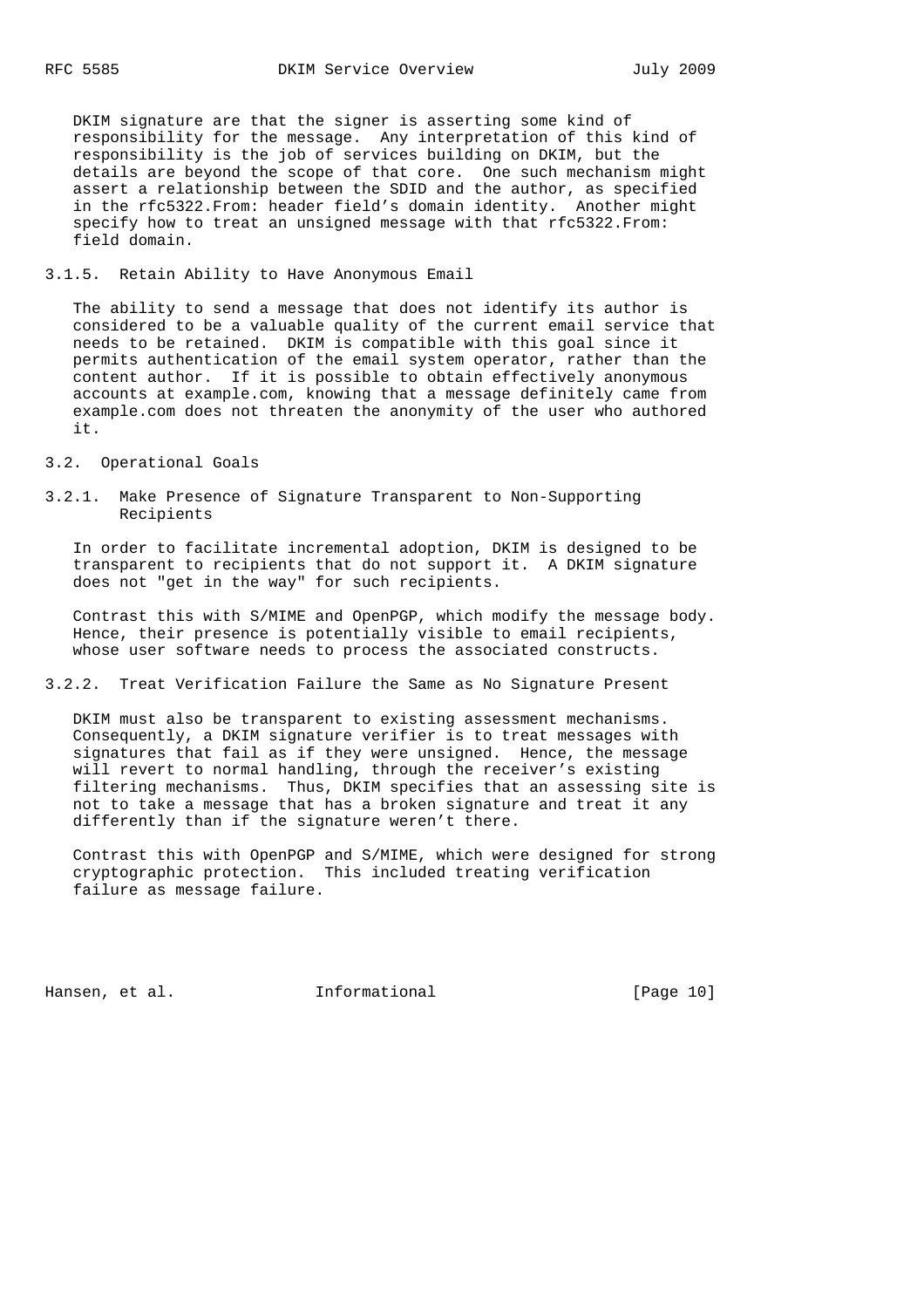### 3.2.3. Permit Incremental Adoption for Incremental Benefit

 DKIM can be used by any two organizations that exchange email and implement DKIM; it does not require adoption within the open Internet's email infrastructure. In the usual manner of "network effects", the benefits of DKIM increase as its adoption increases. Although this mechanism can be used in association with independent assessment services, such services are not essential in order to obtain initial benefit. For example, DKIM allows (possibly large) pairwise sets of email providers and spam filtering companies to distinguish mail that is associated with a known organization, versus mail that might deceptively purport to have the affiliation. This in turn allows the development of "whitelist" schemes whereby authenticated mail from a known source with good reputation is allowed to bypass some anti-abuse filters.

 In effect, the email receiver can use their set of known relationships to generate their own reputation data. This works particularly well for traffic between large sending providers and large receiving providers. However, it also works well for any operator, public or private, that has mail traffic dominated by exchanges among a stable set of organizations.

 Management of email delivery problems currently represents a significant pain point for email administrators at every point on the mail transit path. Administrators who have deployed DKIM verification have an incentive to encourage senders (who might subsequently complain that their email is not being delivered) to use DKIM signatures.

3.2.4. Minimize the Amount of Required Infrastructure

 In order to allow early adopters to gain early benefit, DKIM makes no changes to the core Internet Mail service and, instead, can provide a useful benefit for any individual pair of signers and verifiers who are exchanging mail. Similarly, DKIM's reliance on the Domain Name System greatly reduces the amount of new administrative infrastructure that is needed across the open Internet.

3.2.5. Permit a Wide Range of Deployment Choices

 DKIM can be deployed at a variety of places within an organization's email service. This affords flexibility in terms of who administers its use, as well as what traffic carries a DKIM signature. For example, employing DKIM at an outbound boundary MTA will mean that it is administered by the organization's central IT department and that internal messages are not signed.

Hansen, et al. **Informational** [Page 11]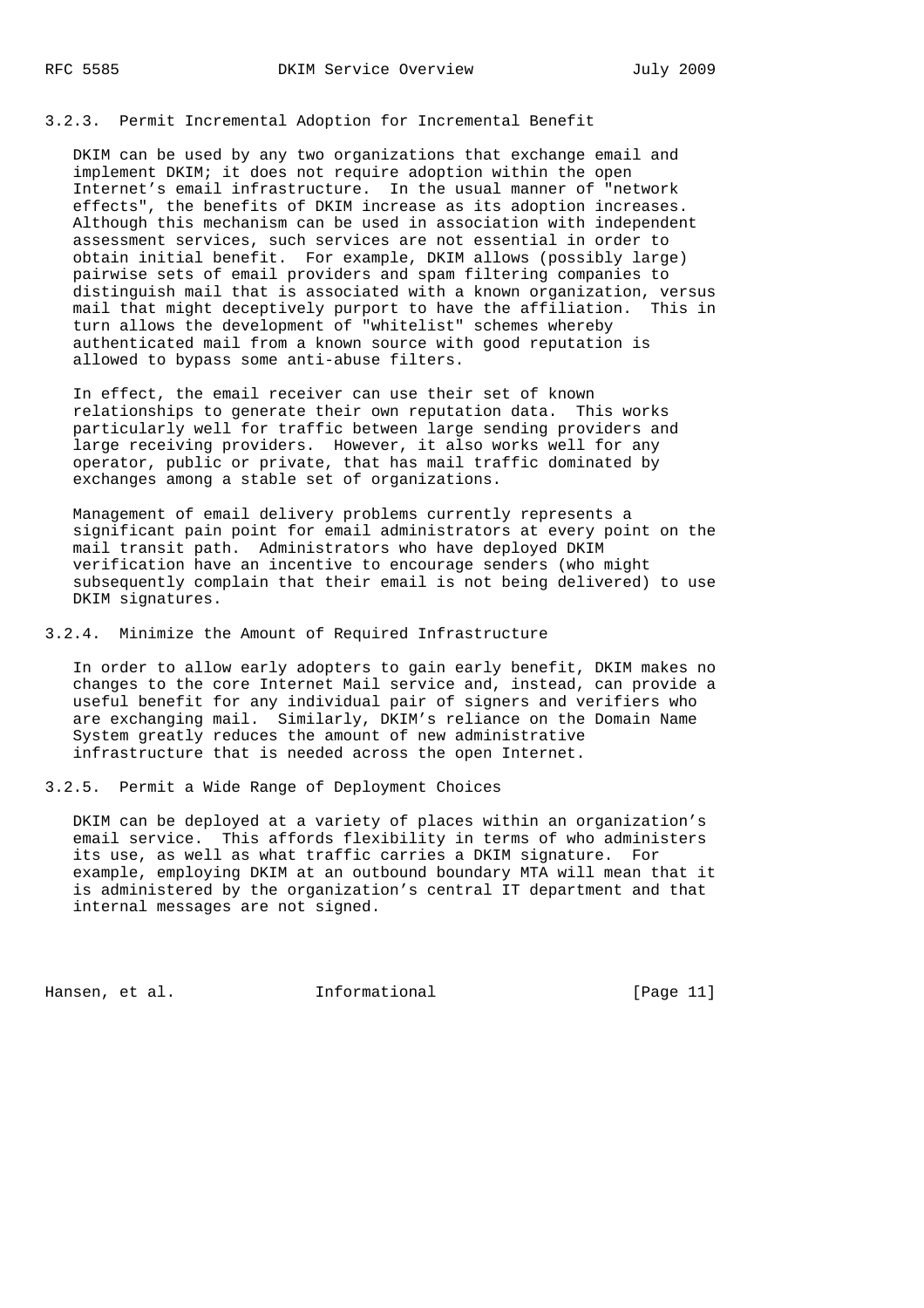# 4. DKIM Function

 DKIM has a very constrained set of capabilities, primarily targeting email while it is in transit from an author to a set of recipients. It associates verifiable information with a message, especially a responsible identity. When a message does not have a valid signature associated with the author, a DKIM SP will permit the domain name of the author to be used for obtaining information about their signing practices.

### 4.1. Basic Signing

 With the DKIM signature mechanism, a signer chooses an SDID, performs digital signing on the message, and adds the signature information using a DKIM header field. A verifier obtains the domain name and the "selector" from the DKIM header field, obtains the public key associated with the name, and verifies the signature.

 DKIM permits any domain name to be used as the SDID, and supports extensible choices for various algorithms. As is typical for Internet standards, there is a core set of algorithms that all implementations are required to support, in order to guarantee basic interoperability.

 DKIM permits restricting the use of a signature key to signing messages for particular types of services, such as only for a single source of email. This is intended to be helpful when delegating signing authority, such as to a particular department or to a third party outsourcing service.

 With DKIM, the signer explicitly lists the headers that are signed, such as From:, Date:, and Subject:. By choosing the minimal set of headers needed, the signature is likely to be considerably more robust against the handling vagaries of intermediary MTAs.

4.2. Characteristics of a DKIM Signature

 A DKIM signature applies to the message body and selected header fields. The signer computes a hash of the selected header fields and another hash of the body. The signer then uses a private key to cryptographically encode this information, along with other signing parameters. Signature information is placed into DKIM-Signature:, a new [RFC5322] message header field.

Hansen, et al. 1nformational [Page 12]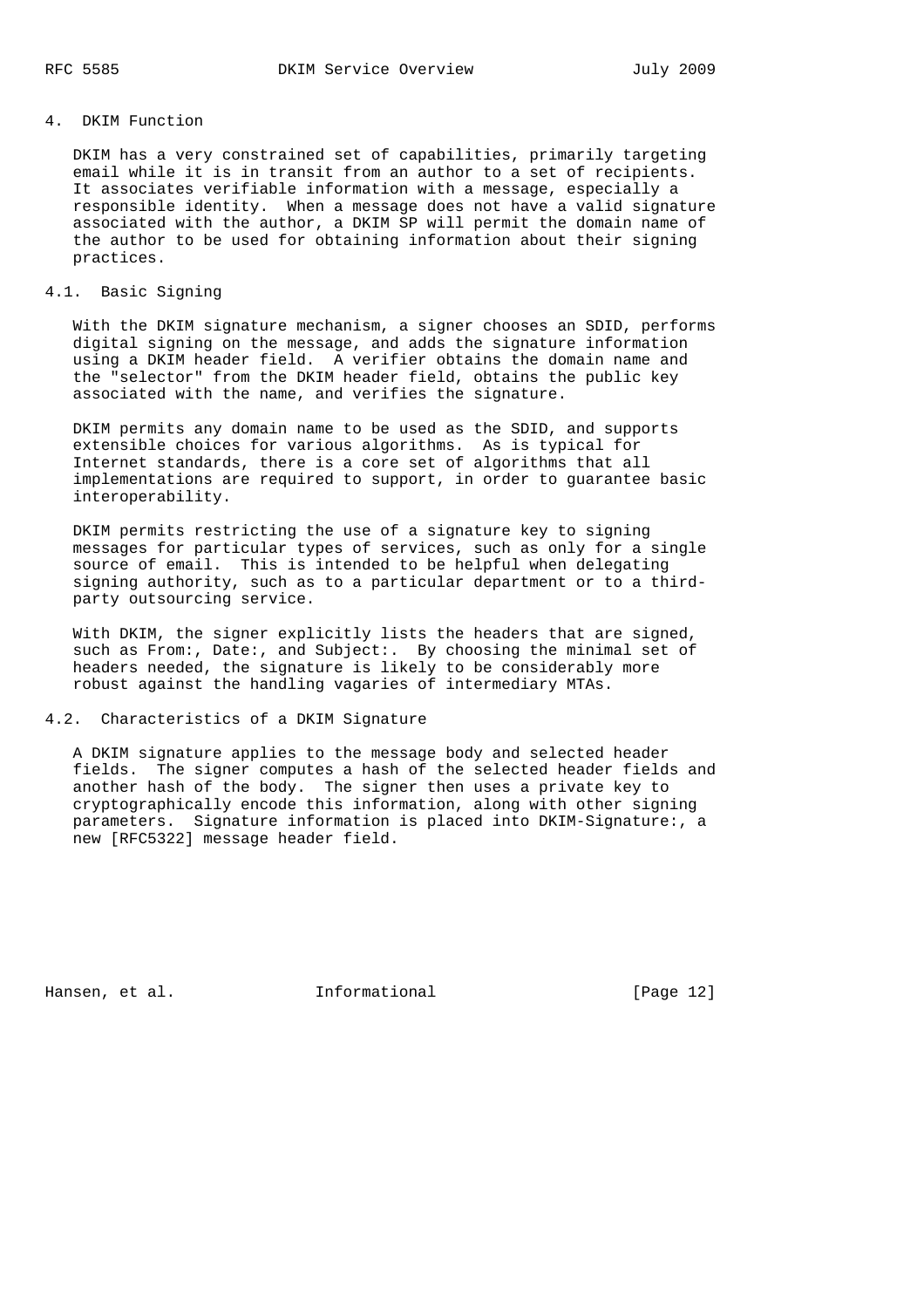### 4.3. The Selector Construct

 The key for a signature is associated with an SDID. That domain name provides the complete identity used for making assessments about the signer. (The DKIM specification does not give any guidance on how to do an assessment.) However, this name is not sufficient for making a DNS query to obtain the key needed to verify the signature.

 A single SDID can have multiple signing keys and/or multiple potential signers. To support this, DKIM identifies a particular signature as using a combination of the SDID and an added field, called the "selector", specified in a separate DKIM-Signature: header field parameter.

 NOTE: The semantics of the selector (if any) are strictly reserved to the signer and is to be treated as an opaque string by all other parties. If verifiers were to employ the selector as part of an assessment mechanism, then there would be no remaining mechanism for making a transition from an old, or compromised, key to a new one.

# 4.4. Verification

 After a message has been signed, any agent in the message transit path can verify the signature to determine that the owner of the SDID took responsibility for the message. Message recipients can verify the signature by querying the DNS for the signer's domain directly, to retrieve the appropriate public key, and thereby confirm that the message was signed by a party in possession of the private key for the SDID. Typically, verification will be done by an agent in the Administrative Management Domain (ADMD) of the message recipient.

4.5. Sub-Domain Assessment

 Signers often need to support multiple assessments about their organization, such as to distinguish one type of message from another, or one portion of the organization from another. To permit assessments that are independent, one method is for an organization to use different sub-domains as the SDID tag, such as "transaction.example.com" versus "newsletter.example.com", or "productA.example.com" versus "productB.example.com". These can be entirely separate from the rfc5322.From header field domain.

Hansen, et al. 1nformational [Page 13]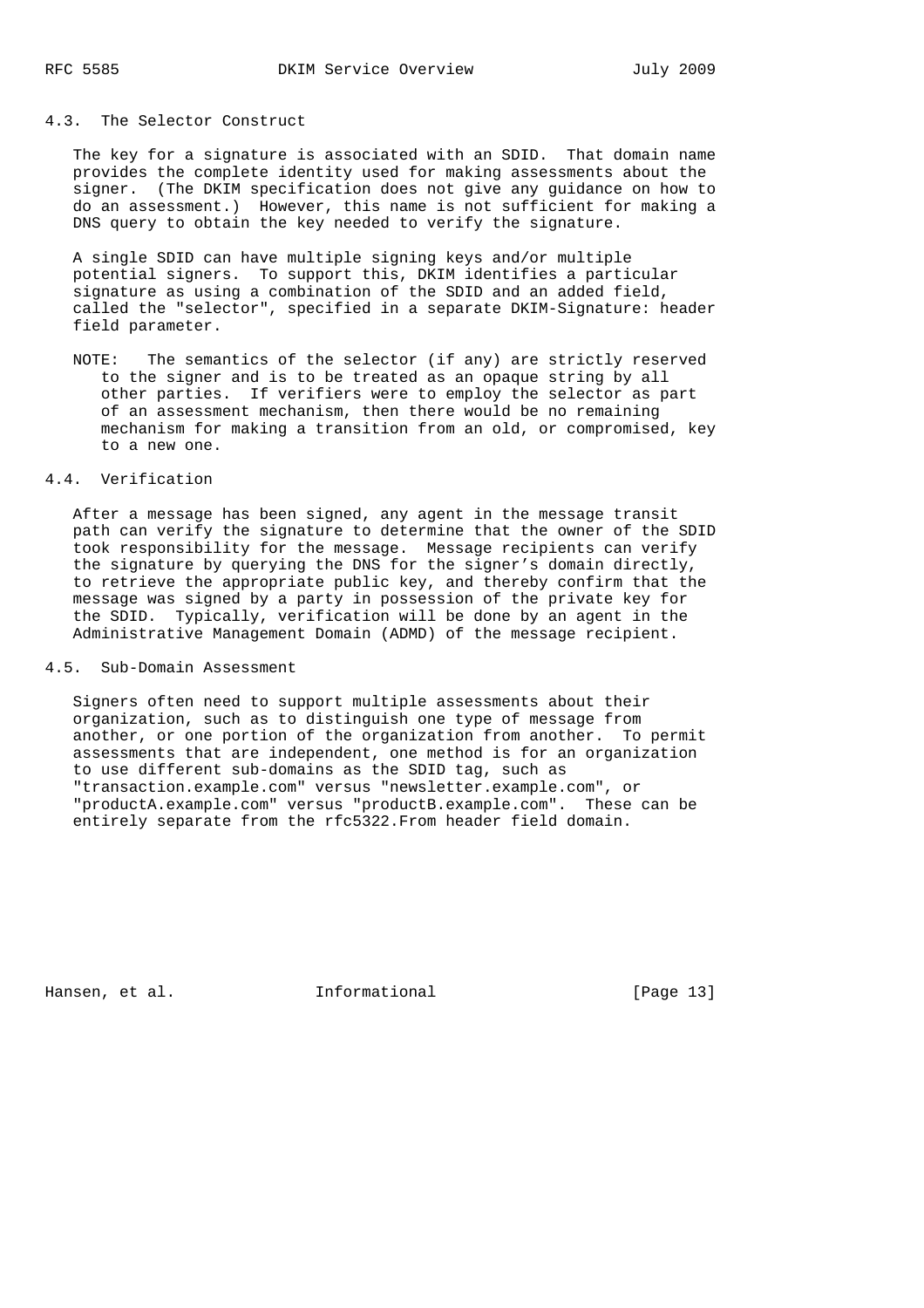# 5. Service Architecture

 DKIM uses external service components, such as for key retrieval and relaying email. This specification defines an initial set, using DNS and SMTP, for basic interoperability.



Figure 1: DKIM Service Architecture

Hansen, et al. 1nformational 1999 [Page 14]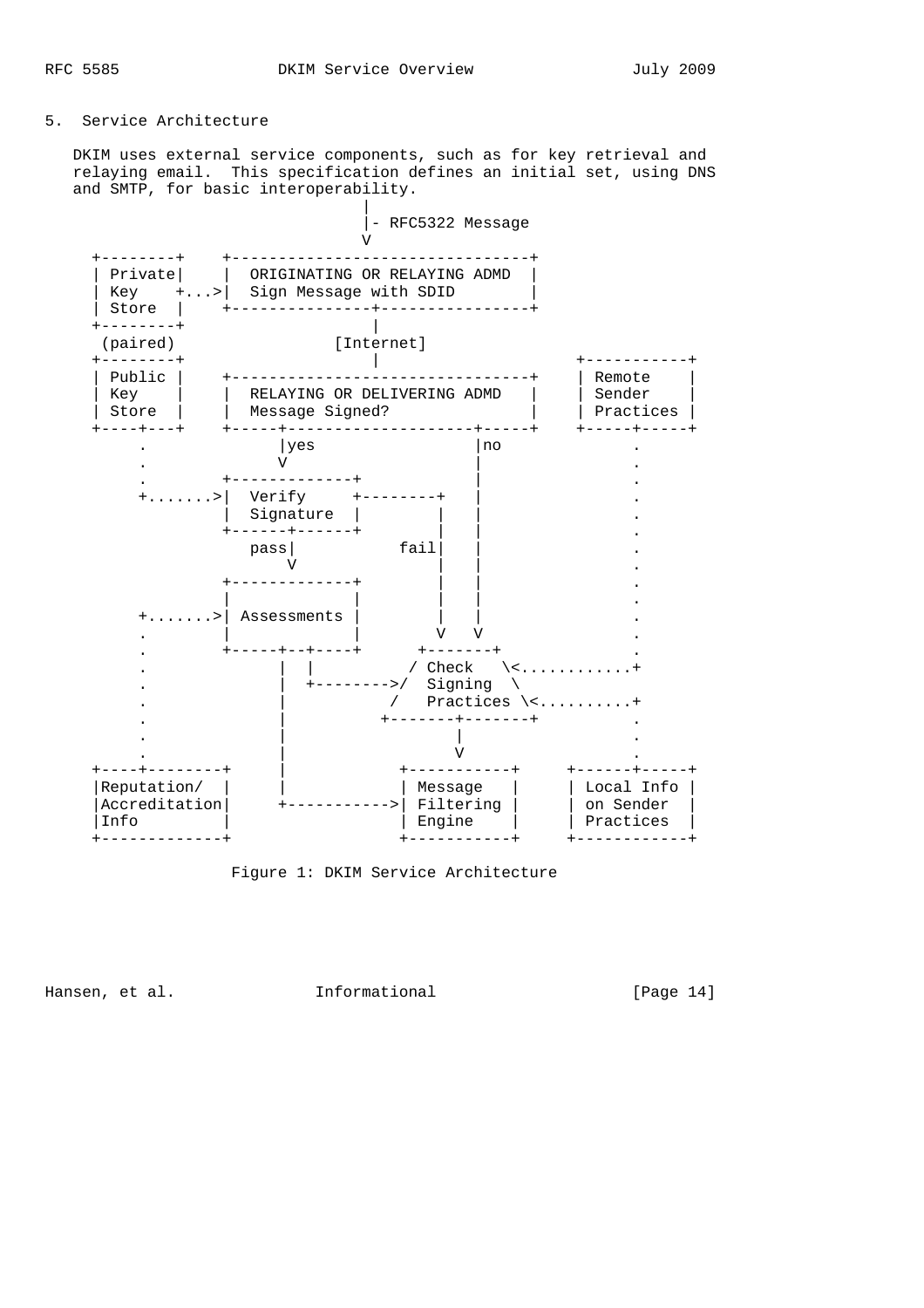As shown in Figure 1, basic message processing is divided between a signing Administrative Management Domain (ADMD) and a verifying ADMD. At its simplest, this is between the originating ADMD and the delivering ADMD, but can involve other ADMDs in the handling path.

- signing: Signing is performed by an authorized module within the signing ADMD and uses private information from the Key Store, as discussed below. Within the originating ADMD, this might be performed by the MUA, MSA, or an MTA.
- verifying: verifying is performed by an authorized module within the verifying ADMD. Within a delivering ADMD, verifying might be performed by an MTA, MDA, or MUA. The module verifies the signature or determines whether a particular signature was required. Verifying the signature uses public information from the Key Store. If the signature passes, reputation information is used to assess the signer and that information is passed to the message filtering system. If the signature fails or there is no signature using the author's domain, information about signing practices related to the author can be retrieved remotely and/or locally, and that information is passed to the message filtering system.

 If a message has more than one valid signature, the order in which the signers are assessed and the interactions among the assessments are not defined by the DKIM specification.

5.1. Administration and Maintenance

 A number of tables and services are used to provide external information. Each of these introduces administration and maintenance requirements.

- Key Store: DKIM uses public-/private-key (asymmetric) cryptography. The signer users a private key and the verifier uses the corresponding public key. The current DKIM Signing specification provides for querying the Domain Names Service (DNS), to permit a verifier to obtain the public key. The signing organization therefore needs to have a means of adding a key to the DNS, for every selector/SDID combination. Further, the signing organization needs policies for distributing and revising keys.
- Reputation/Accreditation: If a message contains a valid signature, then the verifier can evaluate the associated domain name's reputation, in order to determine appropriate delivery or display options for that message. Quality assessment information, which

Hansen, et al. 1nformational 1999 [Page 15]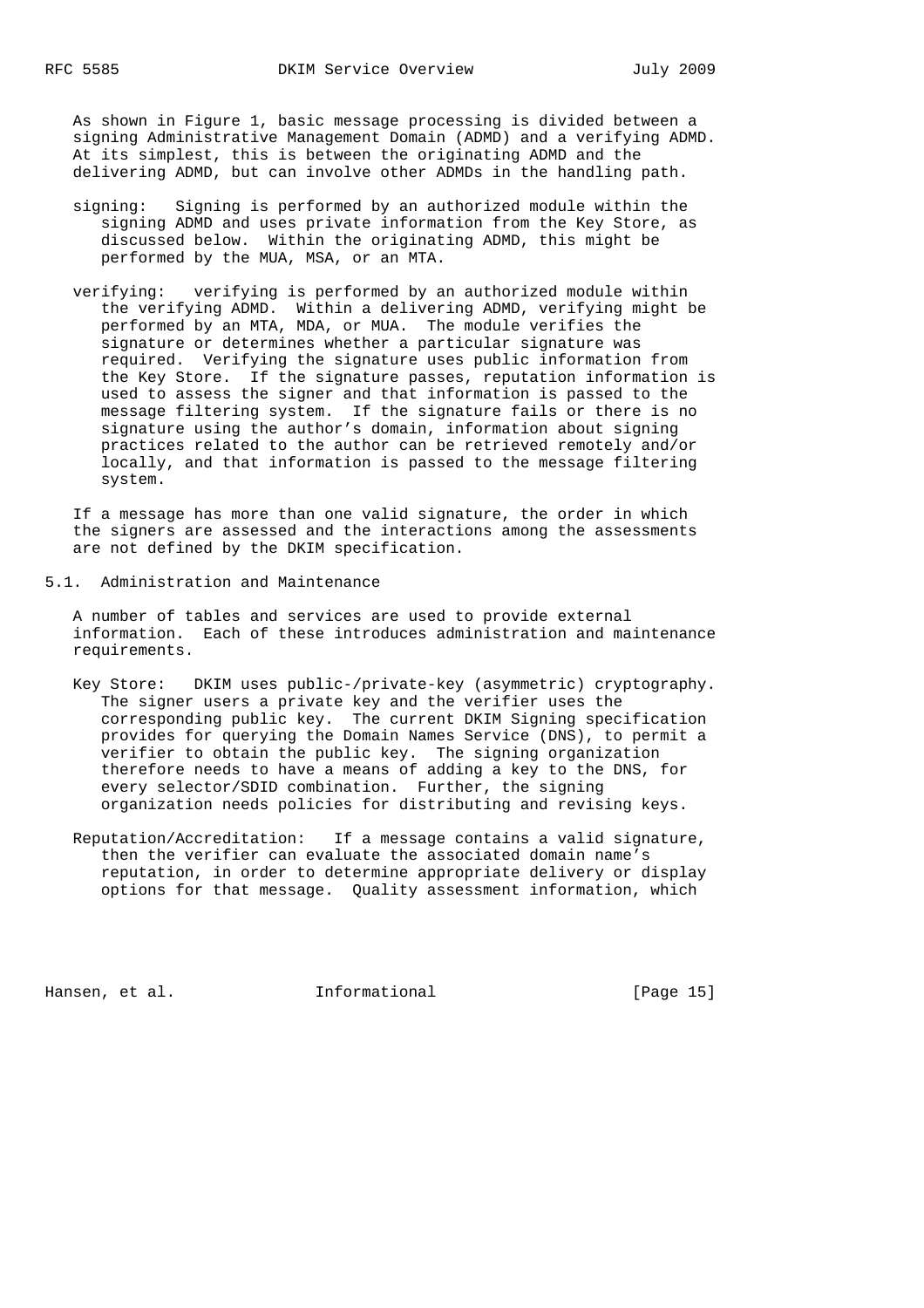is associated with a domain name, comes in many forms and from many sources. DKIM does not define assessment services. Its relevance to them is to provide a verified domain name, upon which assessments can be made.

 Signing Practices (SP): Separate from determining the validity of a signature, and separate from assessing the reputation of the organization that is associated with the signed identity, there is an opportunity to determine any organizational practices concerning a domain name. Practices can range widely. They can be published by the owner of the domain or they can be maintained by the evaluating site. They can pertain to the use of the domain name, such as whether it is used for signing messages, whether all mail having that domain name in the author rfc5322.From: header field is signed, or even whether the domain owner recommends discarding messages in the absence of an appropriate signature. The statements of practice are made at the level of a domain name, and are distinct from assessments made about particular messages, as occur in a Message Filtering Engine. Such assessments of practices can provide useful input for the Message Filtering Engine's determination of message handling. As practices are defined, each domain name owner needs to consider what information to publish. The nature and degree of checking practices, if any are performed, is optional to the evaluating site and is strictly a matter of local policy.

# 5.2. Signing

 Signing can be performed by a component of the ADMD that creates the message, and/or within any ADMD along the relay path. The signer uses the appropriate private key that is associated with the SDID.

### 5.3. Verifying

 Verification can be performed by any functional component along the relay and delivery path. Verifiers retrieve the public key based upon the parameters stored in the message.

### 5.4. Unverified or Unsigned Mail

 Messages lacking a valid author signature (a signature associated with the author of the message as opposed to a signature associated with an intermediary) can prompt a query for any published "signing practices" information, as an aid in determining whether the author information has been used without authorization.

Hansen, et al. 1nformational [Page 16]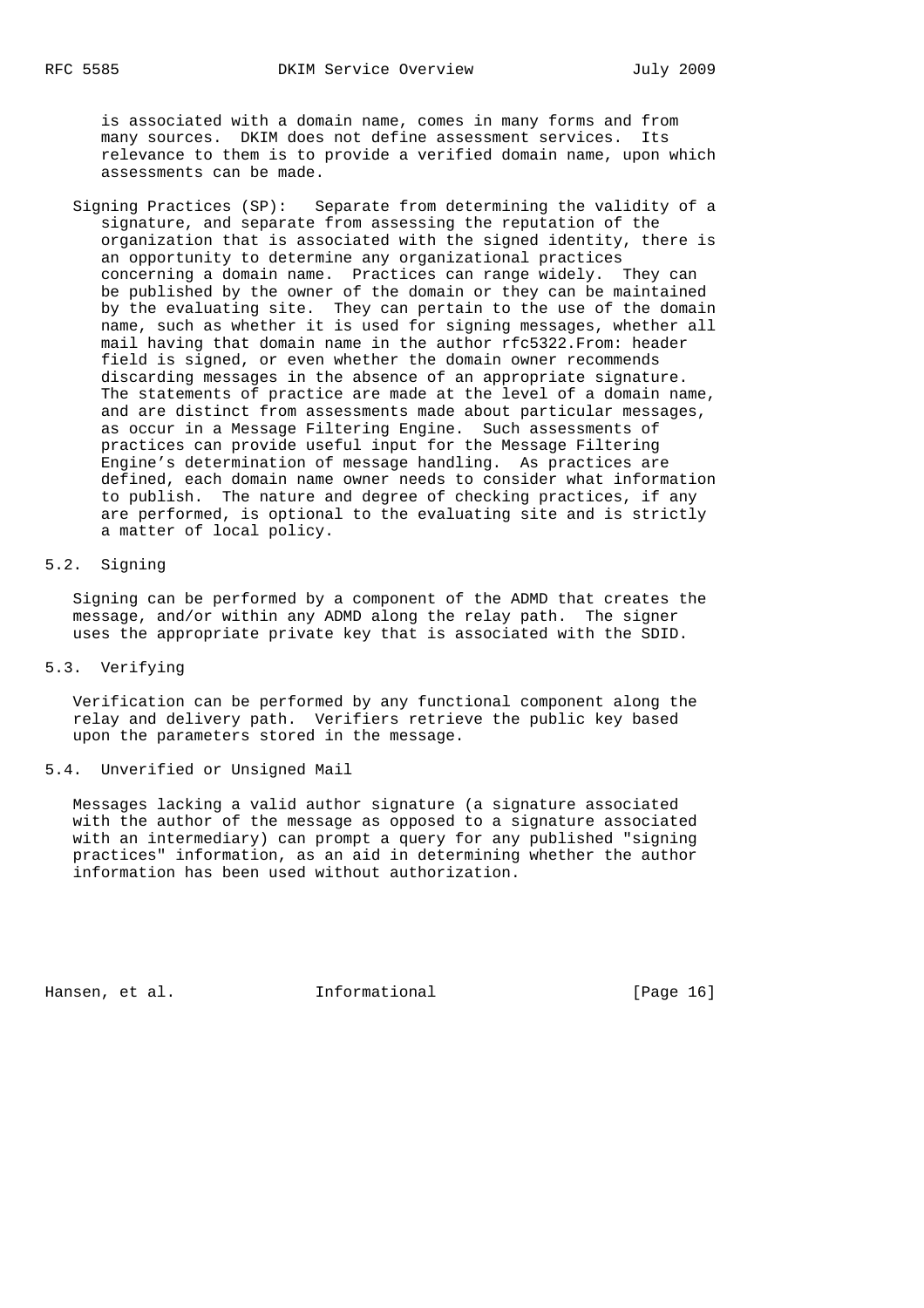## 5.5. Assessing

 Figure 1 shows the verified identity as being used to assess an associated reputation, but it could be applied to other tasks, such as management tracking of mail. Local policy guidelines may cause signing practices to be checked or the message may be sent directly to the message Filtering Engine.

 A popular use of reputation information is as input to a Filtering Engine that decides whether to deliver -- and possibly whether to specially mark -- a message. Filtering Engines have become complex and sophisticated. Their details are outside of the scope of DKIM, other than the expectation that the verified identity produced by DKIM can accumulate its own reputation, and will be added to the varied soup of rules used by the engines. The rules can cover signed messages and can deal with unsigned messages from a domain, if the domain has published information about its practices.

### 5.6. DKIM Processing within an ADMD

 It is expected that the most common venue for a DKIM implementation will be within the infrastructures of the authoring organization's outbound service and the receiving organization's inbound service, such as a department or a boundary MTA. DKIM can be implemented in an author's or recipient's MUA, but this is expected to be less typical, since it has higher administration and support costs.

 A Mediator is an MUA that receives a message and can repost a modified version of it, such as to a mailing list. A DKIM signature can survive some types of modifications through this process. Furthermore, the Mediator can add its own signature. This can be added by the Mediator software itself, or by any outbound component in the Mediator's ADMD.

#### 6. Considerations

#### 6.1. Security Considerations

 The security considerations of the DKIM protocol are described in the DKIM base specification [RFC4871], with [RFC4686] as their basis.

## 6.2. Acknowledgements

 Many people contributed to the development of the DomainKeys Identified Mail and the effort of the DKIM Working Group is gratefully acknowledged. In particular, we would like to thank Jim Fenton for his extensive feedback diligently provided on every version of this document.

Hansen, et al. **Informational** [Page 17]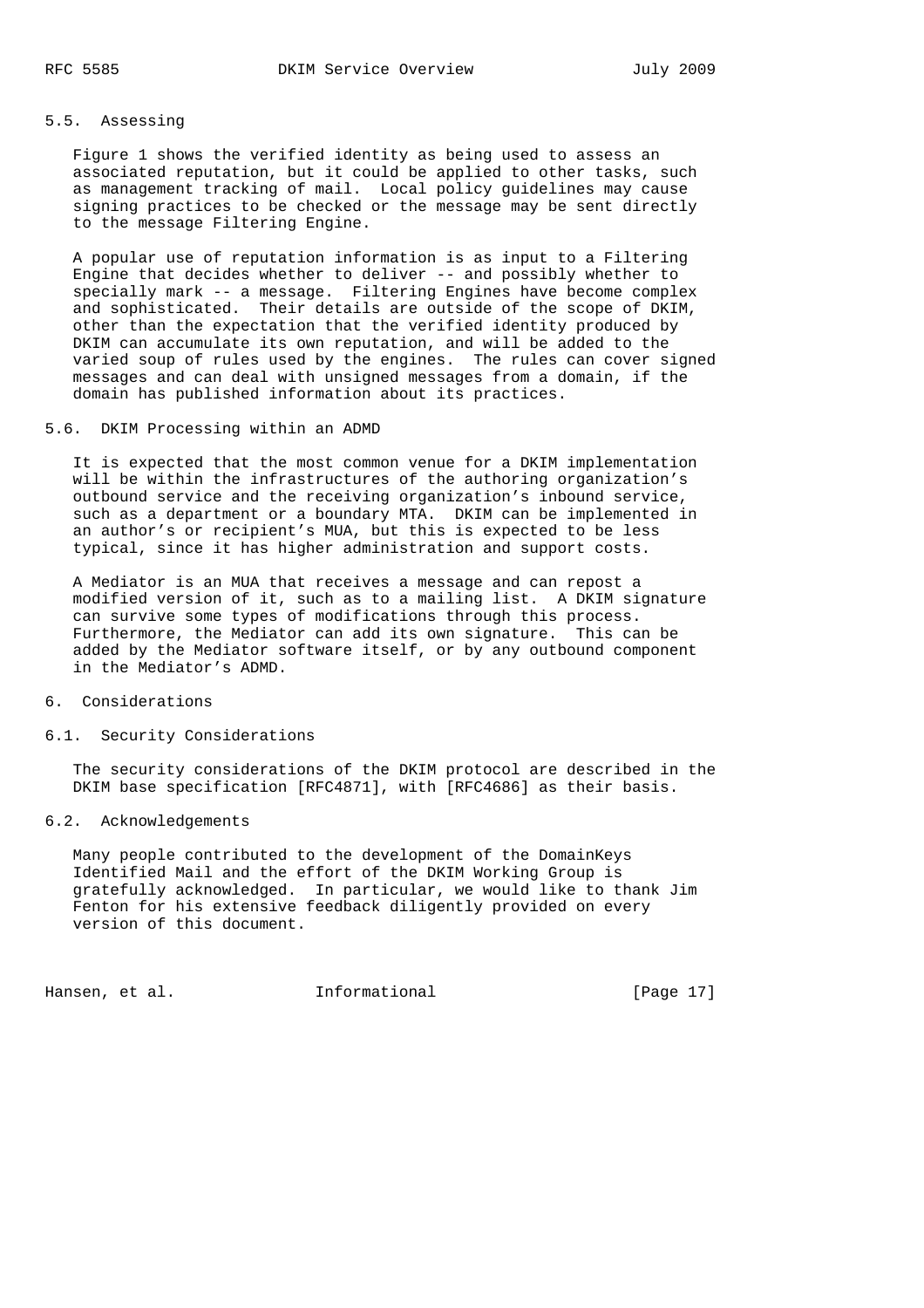## 7. Informative References

- [Kohnfelder] Kohnfelder, L., "Towards a Practical Public-key Cryptosystem", May 1978.
- [RFC0989] Linn, J. and IAB Privacy Task Force, "Privacy enhancement for Internet electronic mail: Part I: Message encipherment and authentication procedures", RFC 989, February 1987.
- [RFC1034] Mockapetris, P., "Domain names concepts and facilities", STD 13, RFC 1034, November 1987.
- [RFC1113] Linn, J., "Privacy enhancement for Internet electronic mail: Part I - message encipherment and authentication procedures", RFC 1113, August 1989.
- [RFC1848] Crocker, S., Galvin, J., Murphy, S., and N. Freed, "MIME Object Security Services", RFC 1848, October 1995.
- [RFC1991] Atkins, D., Stallings, W., and P. Zimmermann, "PGP Message Exchange Formats", RFC 1991, August 1996.
- [RFC2440] Callas, J., Donnerhacke, L., Finney, H., and R. Thayer, "OpenPGP Message Format", RFC 2440, November 1998.
- [RFC3156] Elkins, M., Del Torto, D., Levien, R., and T. Roessler, "MIME Security with OpenPGP", RFC 3156, August 2001.
- [RFC3851] Ramsdell, B., "Secure/Multipurpose Internet Mail Extensions (S/MIME) Version 3.1 Message Specification", RFC 3851, July 2004.
- [RFC4406] Lyon, J. and M. Wong, "Sender ID: Authenticating E-Mail", RFC 4406, April 2006.
- [RFC4407] Lyon, J., "Purported Responsible Address in E-Mail Messages", RFC 4407, April 2006.
- [RFC4408] Wong, M. and W. Schlitt, "Sender Policy Framework (SPF) for Authorizing Use of Domains in E-Mail, Version 1", RFC 4408, April 2006.
- [RFC4686] Fenton, J., "Analysis of Threats Motivating DomainKeys Identified Mail (DKIM)", RFC 4686, September 2006.

Hansen, et al. **Informational** [Page 18]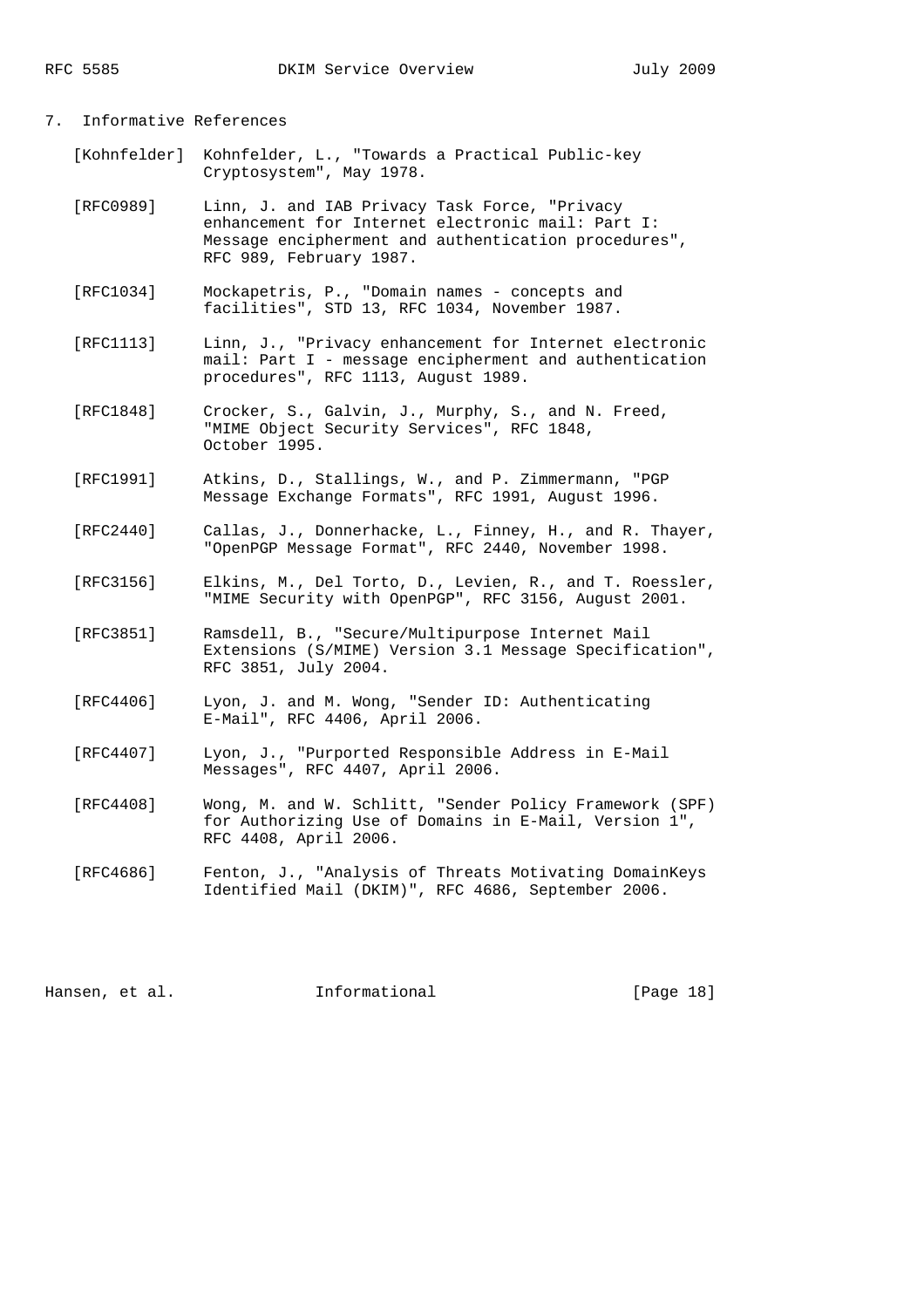- [RFC4871] Allman, E., Callas, J., Delany, M., Libbey, M., Fenton, J., and M. Thomas, "DomainKeys Identified Mail (DKIM) Signatures", RFC 4871, May 2007.
	- [RFC4880] Callas, J., Donnerhacke, L., Finney, H., Shaw, D., and R. Thayer, "OpenPGP Message Format", RFC 4880, November 2007.
	- [RFC5322] Resnick, P., Ed., "Internet Message Format", RFC 5322, October 2008.
	- [WebofTrust] Network Associates, Inc. and its Affiliated Companies, "How PGP works, in Introduction to Cryptography", 1999, <http://www.pgpi.org/doc/pgpintro/>.

Hansen, et al. 1nformational [Page 19]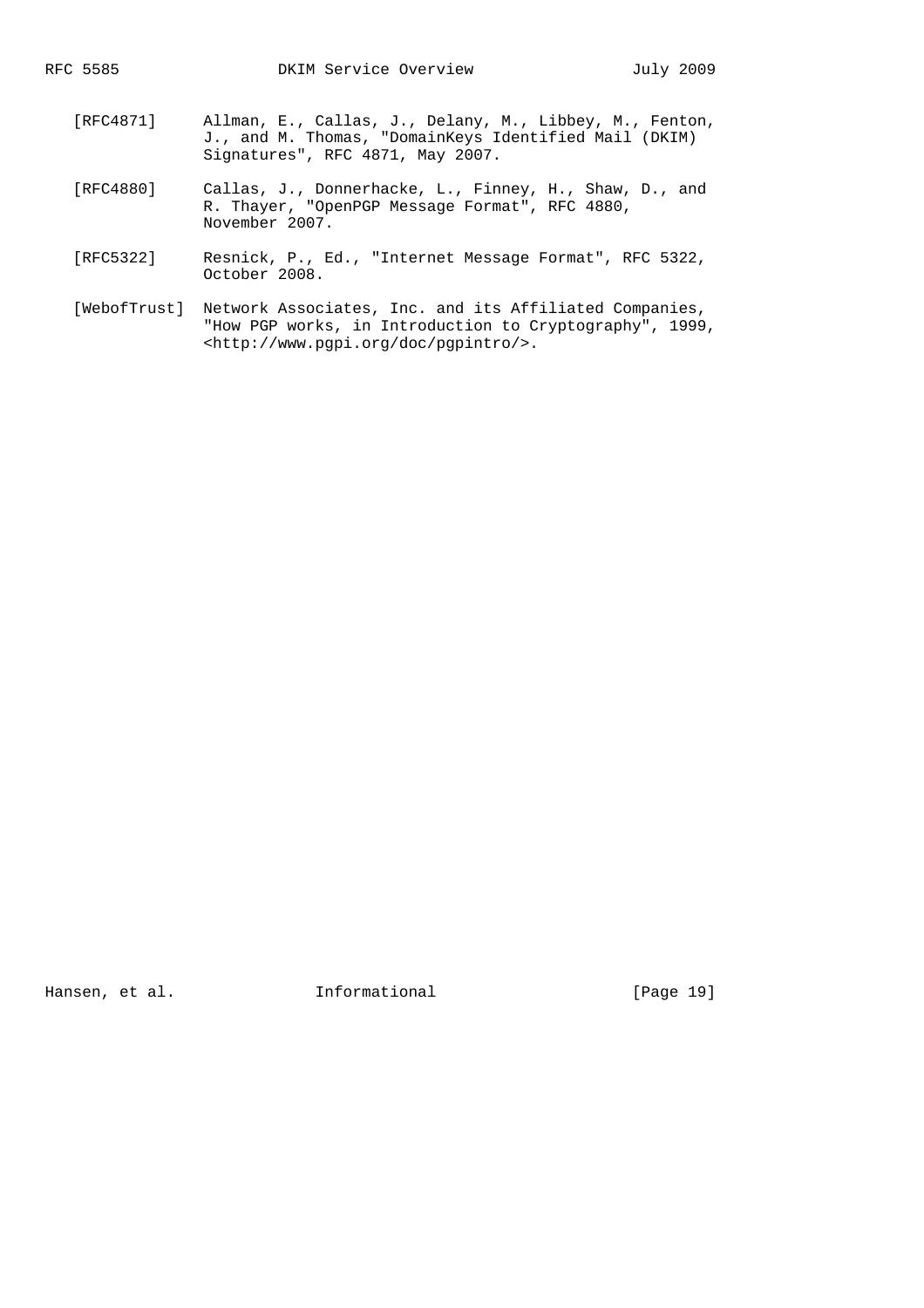Appendix A. Internet Mail Background

### A.1. Core Model

 Internet Mail is split between the user world, in the form of Mail User Agents (MUA), and the transmission world, in the form of the Mail Handling Service (MHS) composed of Mail Transfer Agents (MTA). The MHS is responsible for accepting a message from one user, the author, and delivering it to one or more other users, the recipients. This creates a virtual MUA-to-MUA exchange environment. The first component of the MHS is called the Mail Submission Agent (MSA) and the last is called the Mail Delivery Agent (MDA).

 An email Mediator is both an inbound MDA and outbound MSA. It takes delivery of a message, makes changes appropriate to its service, and then reposts it for further distribution. Typically, the new message will retain the original rfc5322.From: header field. A mailing list is a common example of a Mediator.

 The modern Internet Mail service is marked by many independent operators, many different components for providing users with service and many other components for performing message transfer. Consequently, it is necessary to distinguish administrative boundaries that surround sets of functional components, which are subject to coherent operational policies.

 As elaborated on below, every MSA is a candidate for signing using DKIM, and every MDA is a candidate for doing DKIM verification.

### A.2. Trust Boundaries

 Operation of Internet Mail services is apportioned to different providers (or operators). Each can be composed of an independent ADministrative Management Domain (ADMD). An ADMD operates with an independent set of policies and interacts with other ADMDs according to differing types and amounts of trust. Examples include an end user operating a desktop client that connects to an independent email service, a department operating a submission agent or a local Relay, an organization's IT group that operates enterprise Relays, and an ISP operating a public shared email service.

 Each of these can be configured into many combinations of administrative and operational relationships, with each ADMD potentially having a complex arrangement of functional components. Figure 2 depicts the relationships among ADMDs. Perhaps the most salient aspect of an ADMD is the differential trust that determines its policies for activities within the ADMD, versus those involving interactions with other ADMDs.

Hansen, et al. **Informational** [Page 20]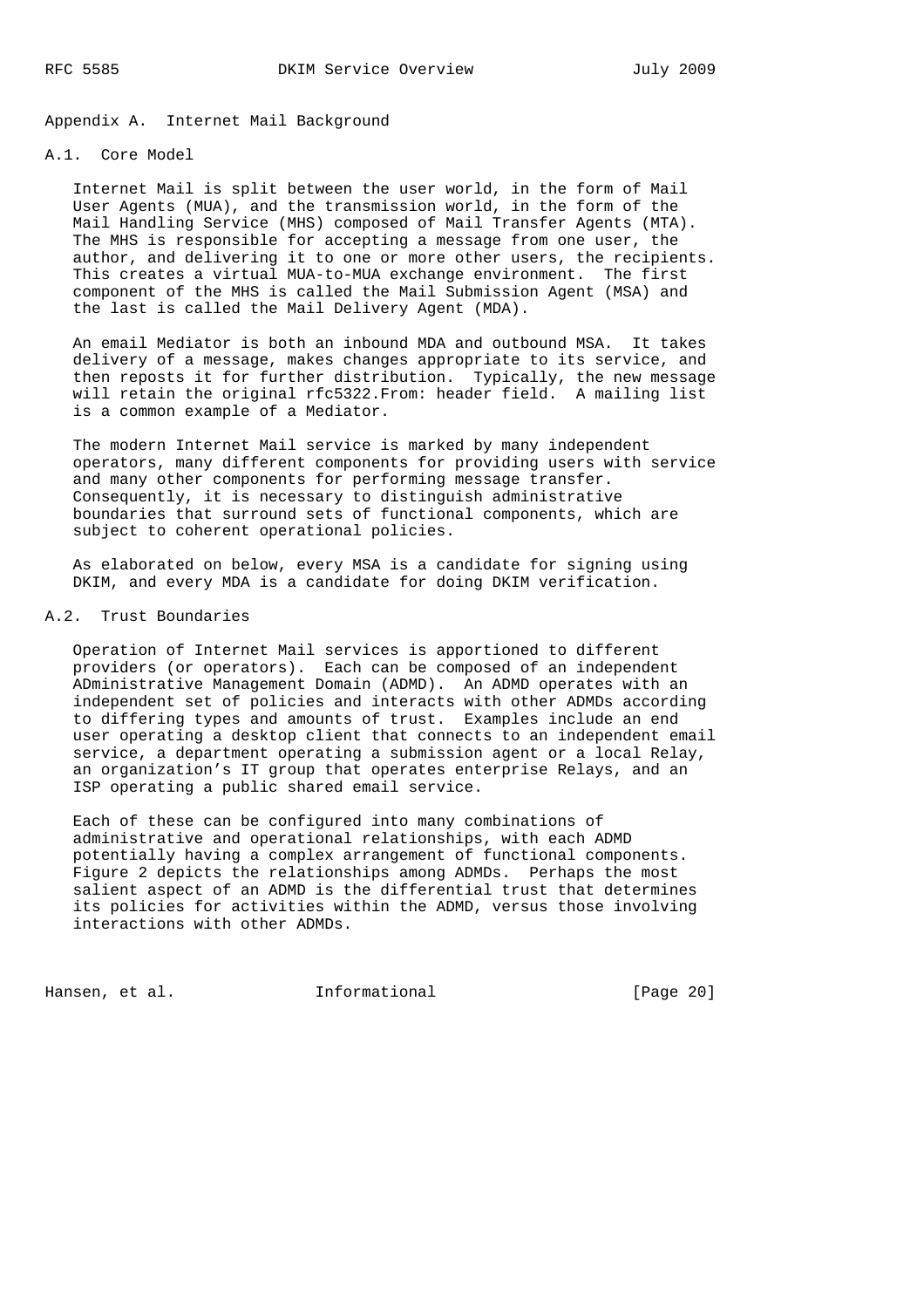Basic types of ADMDs include:

- Edge: Independent transfer services, in networks at the edge of the Internet Mail service.
- User: End-user services. These might be subsumed under an Edge service, such as is common for web-based email access.
- Transit: These are Mail Service Providers (MSP) offering value added capabilities for Edge ADMDs, such as aggregation and filtering.

 Note that Transit services are quite different from packet-level transit operation. Whereas end-to-end packet transfers usually go through intermediate routers, email exchange across the open Internet often is directly between the Edge ADMDs, at the email level.



Figure 2: ADministrative Management Domains (ADMD) Example

 In Figure 2, ADMD numbers 1 and 2 are candidates for doing DKIM signing, and ADMD numbers 2, 3, and 4 are candidates for doing DKIM verification.

 The distinction between Transit network and Edge network transfer services is primarily significant because it highlights the need for

Hansen, et al. 1nformational 1999 [Page 21]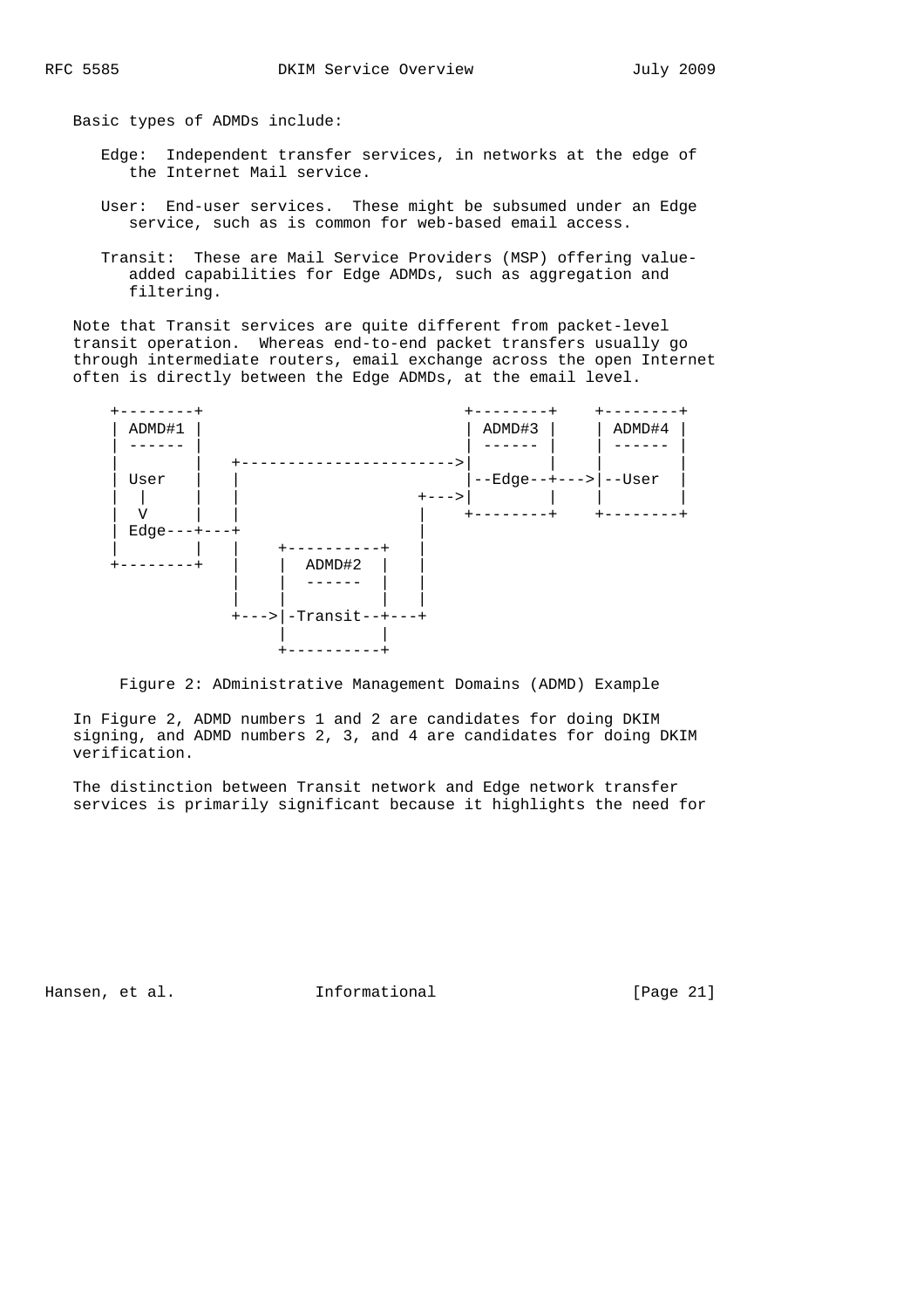concern over interaction and protection between independent administrations. The interactions between functional components within a single ADMD are subject to the policies of that domain. Although any pair of ADMDs can arrange for whatever policies they wish, Internet Mail is designed to permit inter-operation without prior arrangement.

Common ADMD examples are:

Enterprise Service Providers:

 Operators of an organization's internal data and/or mail services.

Internet Service Providers:

 Operators of underlying data communication services that, in turn, are used by one or more Relays and Users. It is not necessarily their job to perform email functions, but they can, instead, provide an environment in which those functions can be performed.

Mail Service Providers:

 Operators of email services, such as for end users, or mailing lists.

# Index

```
 A
    ADMD 6
    Administrative Management Domain 6
    assessment 7
 D
    DKIM-Signature 12-13
    DNS 6, 13-15
 I
    identifier 4-8
    identity 3-7, 9, 12
    infrastructure 5-6, 8-11, 17
 M
    Mail Delivery Agent 6
    Mail Handling Service 6
    Mail Service Provider 6
    Mail Submission Agent 6
```
Hansen, et al. **Informational** [Page 22]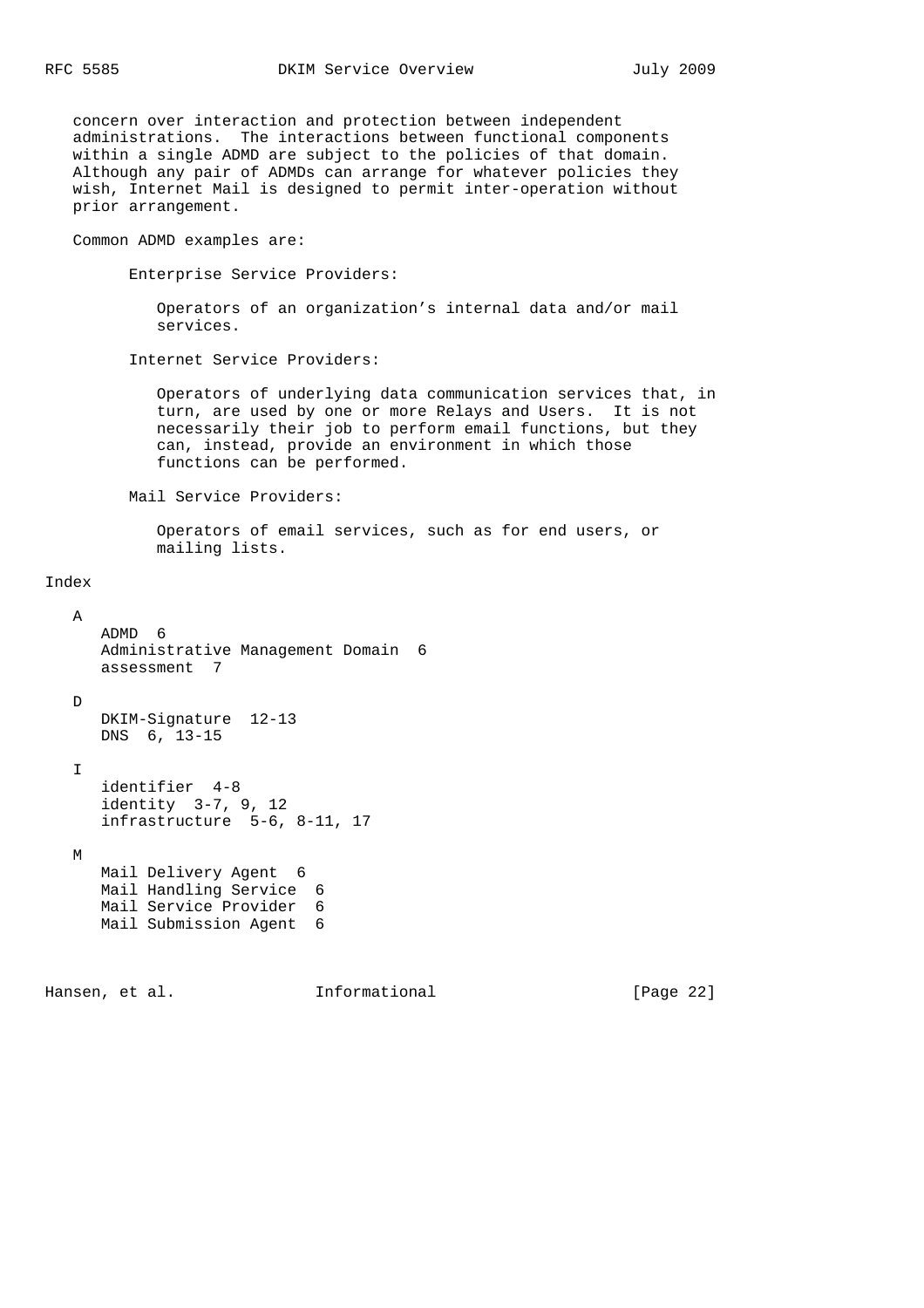```
 Mail Transfer Agent 6
    Mail User Agent 6
    MDA 6
    MHS 6
    MIME Object Security Services 5
    MOSS 5
    MSA 6
    MSP 6
    MTA 6
    MUA 6
 O
    OpenPGP 5
 P
   PEM 5
   PGP 5
   Pretty Good Privacy 5
   Privacy Enhanced Mail 5
 S
   S/MIME 5
\mathbf T trust 3, 7-8, 20
 V
   verification 4, 7-8, 10-11, 13, 16, 20-21
 W
   Web of Trust 6
 X
   X.509 6
```
Hansen, et al. 1nformational [Page 23]